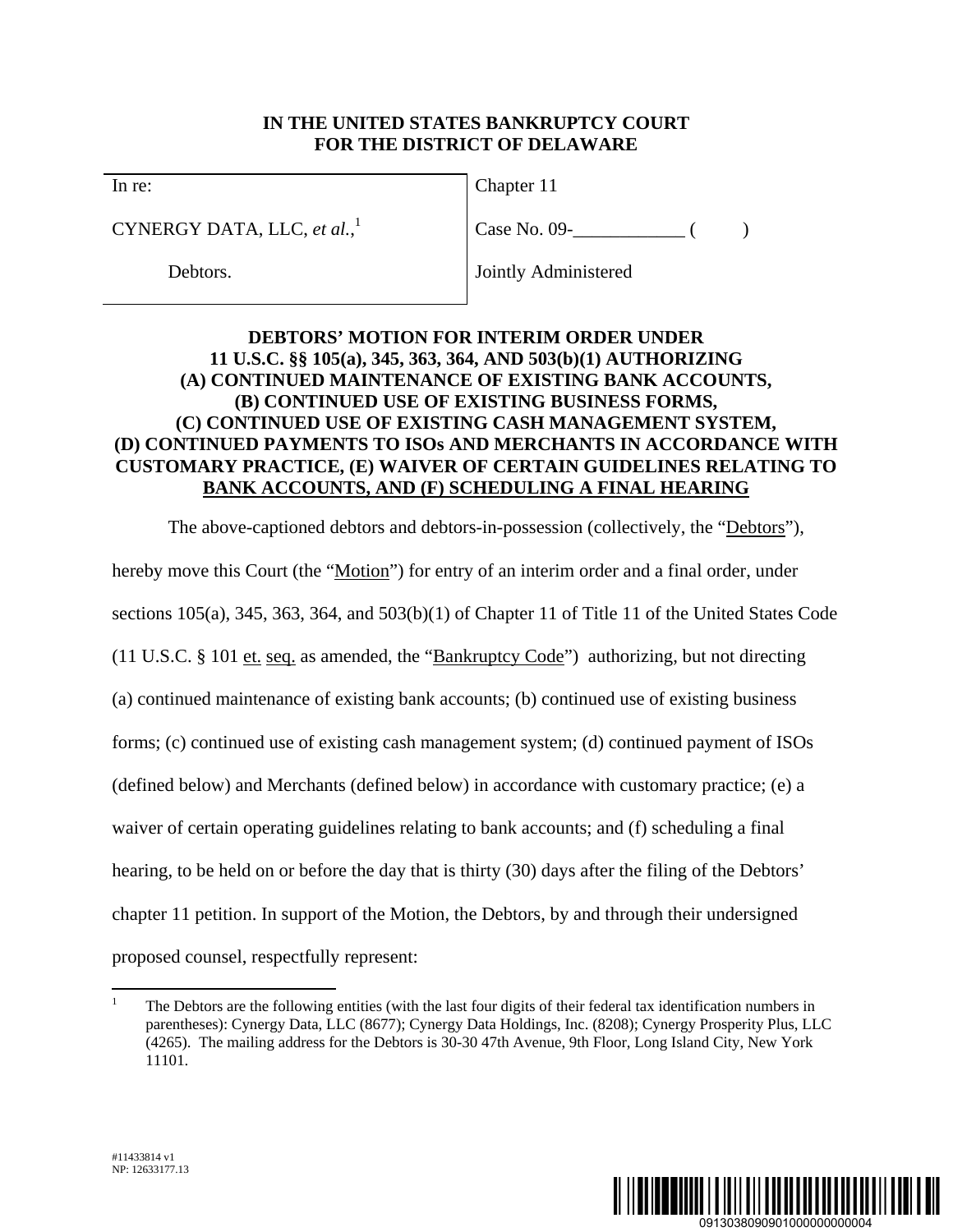#### **JURISDICTION**

1. This Court has jurisdiction to consider this Motion under 28 U.S.C. §§ 157 and 1334. This is a core proceeding under 28 U.S.C. § 157(b). Venue of these cases and this Motion in this district is proper under 28 U.S.C. §§ 1408 and 1409. The statutory predicates for the relief requested herein are Bankruptcy Code sections  $105(a)$ ,  $345$ ,  $363$ ,  $364$ , and  $503(b)(1)$ .

### **BACKGROUND**

2. On the date hereof (the "Petition Date"), the Debtors filed their respective voluntary petitions for relief under chapter 11 of the Bankruptcy Code.

3. The Debtors continue to operate their business and manage their property as debtors in possession under Bankruptcy Code sections 1107(a) and 1108.

4. No trustee, examiner or creditors' committee has been appointed in these cases.

5. The factual background regarding the Debtors, including their business operations, their capital and debt structure, and the events leading to the filing of these bankruptcy cases, is set forth in detail in the declaration of Charles M. Moore, filed concurrently herewith and fully incorporated herein by reference (the "Moore Declaration").<sup>2</sup> Additional facts in support of the specific relief sought in this Motion are set forth below.

## **RELIEF REQUESTED**

6. By this Motion, the Debtors seek an order, under Bankruptcy Code sections  $105(a)$ ,  $345$ ,  $363$ ,  $364$ , and  $503(b)(1)$ , authorizing, but not directing, (a) continued maintenance of existing bank accounts; (b) continued use of existing business forms, (c) continued use of existing cash management system; (d) continued payment of ISOs (defined below) and Merchants (defined below) in accordance with customary practice; (e) waiving

 $\frac{1}{2}$  Capitalized terms not otherwise defined herein shall have the meanings ascribed to them in the Moore Declaration.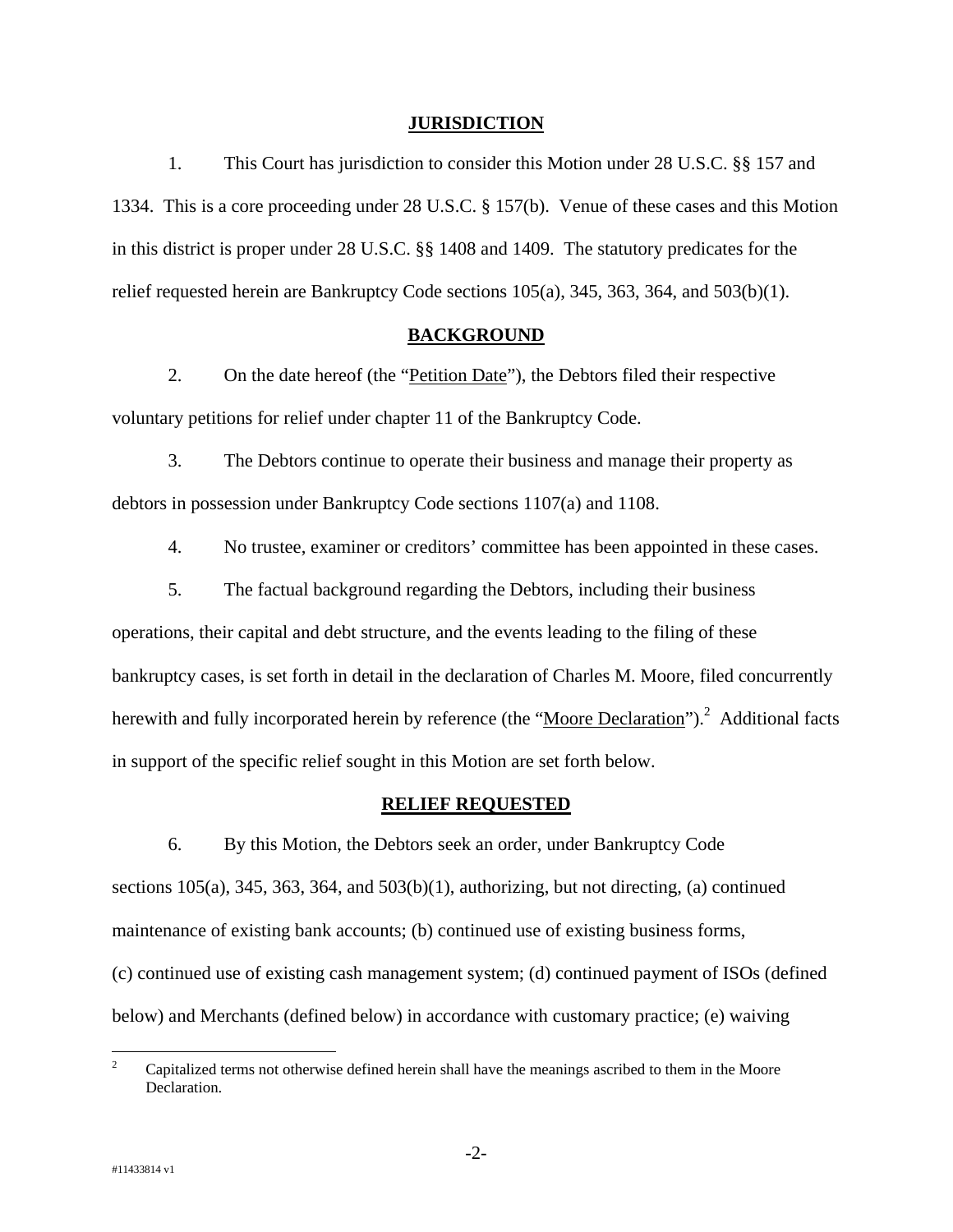certain operating guidelines relating to bank accounts set forth in the U.S. Department of Justice, Office of the United States Trustee: Operating Guidelines for Chapter 11 Cases (the "U.S. Trustee Guidelines"), adopted by the United States Trustee for the District of Delaware (the "U.S. Trustee"); and (f) scheduling a final hearing on the relief requested by this Motion.

#### **BASIS FOR RELIEF**

## **I. THE DEBTORS SHOULD BE GRANTED AUTHORITY TO MAINTAIN THEIR EXISTING BANK ACCOUNTS**

7. The U.S. Trustee has established the U.S. Trustee Guidelines for debtors in possession in order to supervise the administration of chapter 11 cases. These U.S. Trustee Guidelines require chapter 11 debtors to, among other obligations, (a) close all existing bank accounts and open new debtor in possession bank accounts; (b) establish one debtor in possession account for all estate monies required for the payment of taxes including payroll taxes; (c) maintain a separate debtor in possession account for cash collateral; and (d) obtain checks for all debtor in possession accounts which bear the designation "Debtor-in-Possession." The last requirement is designed to draw a clear line of demarcation between prepetition and postpetition transactions and operations and prevent the inadvertent postpetition payment of prepetition claims. Under Bankruptcy Code sections 105(a) and 363, the Debtors seek a waiver of these requirements and authorization to continue using their existing bank accounts.

8. Prior to the commencement of these chapter 11 cases, in the ordinary course of their business, the Debtors maintained approximately fourteen (14) accounts out of which they manage cash receipts and disbursements (the "Bank Accounts"). The Bank Accounts are set forth on Exhibit A.

9. The Debtors believe that all of the Bank Accounts are in financially stable banking institutions insured by the Federal Deposit Insurance Corporation ("FDIC") or the

-3-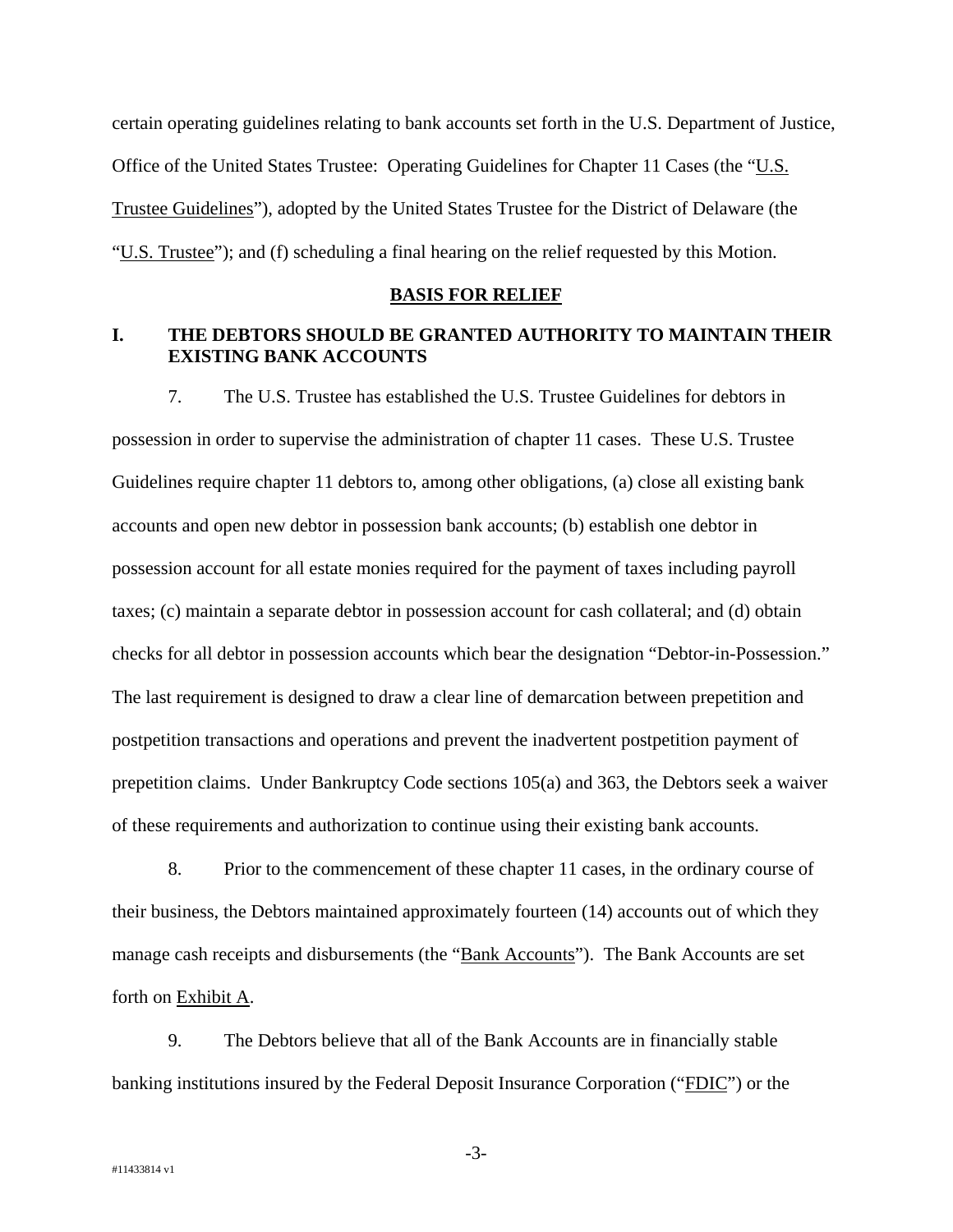Federal Savings and Loan Insurance Corporation ("FSLIC"), up to an applicable limit per financial institution.

10. The Debtors seek a waiver of the requirement in the U.S. Trustee Guidelines that the prepetition Bank Accounts be closed and that new postpetition bank accounts be opened. If enforced in these cases, such requirements would cause enormous disruption to the Debtors' business and would impair the Debtors' efforts to reorganize and pursue other alternatives to maximize the value of their estates. Indeed, as explained in more detail below, the Bank Accounts comprise an established cash management system that the Debtors need to maintain in order to ensure smooth collections and disbursements in the ordinary course.

11. In other large cases, this Court has waived the strict enforcement of bank account closing requirements and replaced them with an alternative procedure that provides the same protection. See, e.g., In re Dura Automotive Systems, Inc., Case No. 06-11202 (KJC) (Bankr. D. Del. Nov. 21, 2006); In re J.L. French Automotive Castings, Inc., Case No. 06 10119 (MFW) (Bankr. D. Del. Mar. 9, 2006); In re Pliant Corporation, Case No. 06-10001 (MFW) (Bankr. D. Del. January 4, 2006) (MFW); In re Nobex Corporation, Case No. 05-20050 (MFW) (Bankr. D. Del., Dec. 6, 2005); In re FLYi, Inc., Case No. 05-20011 (MFW) (Bankr. D. Del. Nov. 7, 2005); In re Meridian Automotive Systems–Composite Operations, Inc., Case No. 05-11168 (MFW) (Bankr. D. Del. Apr. 27, 2005); In re W. R. Grace & Co., Case No. 01-1139 (JKF) (Bankr. D. Del. Apr. 2, 2001); In re Trans World Airlines, Inc.,Case No. 01-0056 (PJW) (Bankr. D. Del. Jan. 10, 2001); In re United Artists Theatre Co., Case No. 00-3514 (SLR) (Bankr. D. Del. Sept. 5, 2000); In re Harnischfeger Indus., Inc., Case No. 99-2171 (PJW) (Bankr. D. Del. June 7, 1999). To guard against improper transfers resulting from the postpetition honoring of

-4-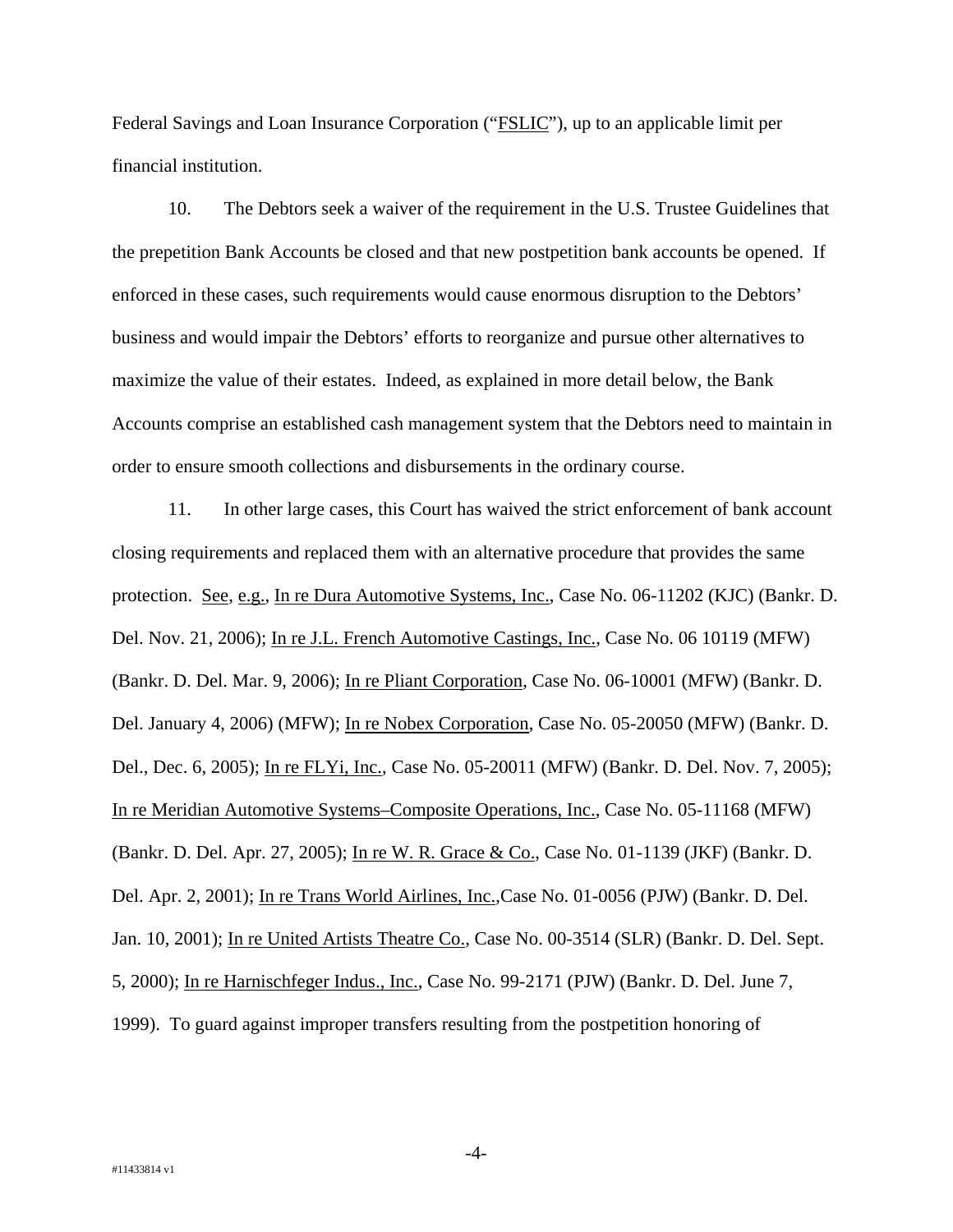prepetition checks, the Court can order the Debtors' banks, with some exceptions, not to honor any checks drawn on the Debtors' accounts before the Petition Date.

12. Accordingly, in order to avoid delays in payments to administrative creditors, to ensure as smooth a transition into chapter 11 as possible with minimal disruption, and to aid in the Debtors' efforts to complete these cases successfully and rapidly, the Debtors must be permitted to (a) continue to maintain the existing Bank Accounts, (b) if necessary, open new accounts (and give the U.S. Trustee notice of such newly opened accounts), wherever they are needed, whether or not such banks are designated depositories in the District of Delaware; provided, however, that any new bank account shall be with a bank that is insured by the FDIC or the FSLIC and organized under the laws of the United States of America or any state therein and shall be designated a "debtor-in-possession" or "DIP" account by the respective bank and (c) treat the Bank Accounts and any such newly opened accounts for all purposes as accounts of the Debtors in their capacity as debtors-in-possession.

13. Courts have recognized that a bankruptcy court has the discretion to allow the continued use of existing pre-petition bank accounts and that the strict enforcement of bank account closing requirements does not serve the rehabilitative purposes of chapter 11 in cases of this size and nature. See In re Grant Broad., Inc., 75 B.R. 819, 820 (E.D. Pa. 1987) (referring to order authorizing use of cash collateral and pre-petition bank accounts); In re New York City Shoes, Inc., 78 B.R. 426, 427 (Bankr. E.D. Pa. 1987) (debtor depositing post-petition funds into pre-petition bank accounts). Because of the severe disruption to the Debtors' cash management system and, by extension, the Debtors' business, which would result if the Debtors were forced to open new accounts, the Debtors believe it is important that this Court grant their request for maintaining the Bank Accounts.

-5-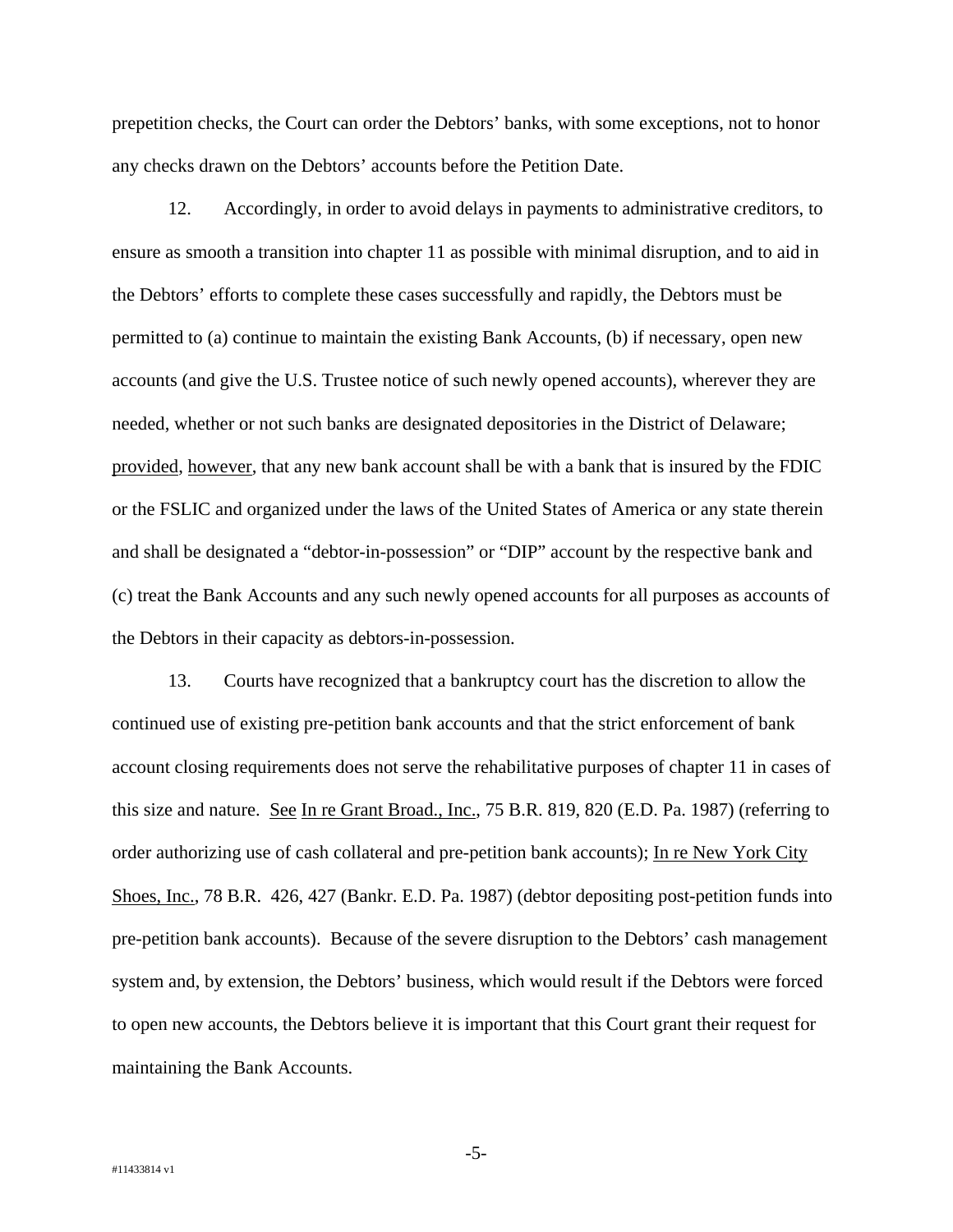14. In sum, subject to a prohibition against honoring prepetition checks without specific authorization from this Court except as expressly set forth herein, the Debtors request that the Bank Accounts be deemed to be debtor-in-possession accounts and that their maintenance and continued use, in the same manner and with the same account numbers, styles and document forms as those employed during the prepetition period, be authorized.

15. The Debtors also seek a waiver of the requirement to establish specific bank accounts for tax payments. The Debtors believe that they can pay their tax obligations most efficiently out of their existing Bank Accounts, that the U.S. Trustee can adequately monitor the flow of funds into, among, and out of such accounts, and that the creation of new debtor-inpossession accounts designated solely for tax obligations would be unnecessary and inefficient.

16. The Debtors represent that, if the relief requested in this Motion is granted, that except as expressly requested herein, it will not pay, and each of the banks (the "Banks") at which the Bank Accounts are maintained will be directed not to pay, any debts incurred before the Petition Date, other than as authorized by this Court.

### **II. THE DEBTORS SHOULD BE GRANTED AUTHORITY TO CONTINUE TO USE EXISTING BUSINESS FORMS AND CHECKS**

17. In order to minimize expenses to their estates, the Debtors also seek authorization to continue using all correspondence, business forms (including, but not limited to, letterhead, purchase orders and invoices) and checks existing immediately prior to the Petition Date, without reference to the Debtors' status as debtors in possession.

18. Most parties doing business with the Debtors undoubtedly will be aware of the Debtors' status as debtors in possession as each of the Debtors' vendors and creditors will receive direct notice of the commencement of these cases.

-6-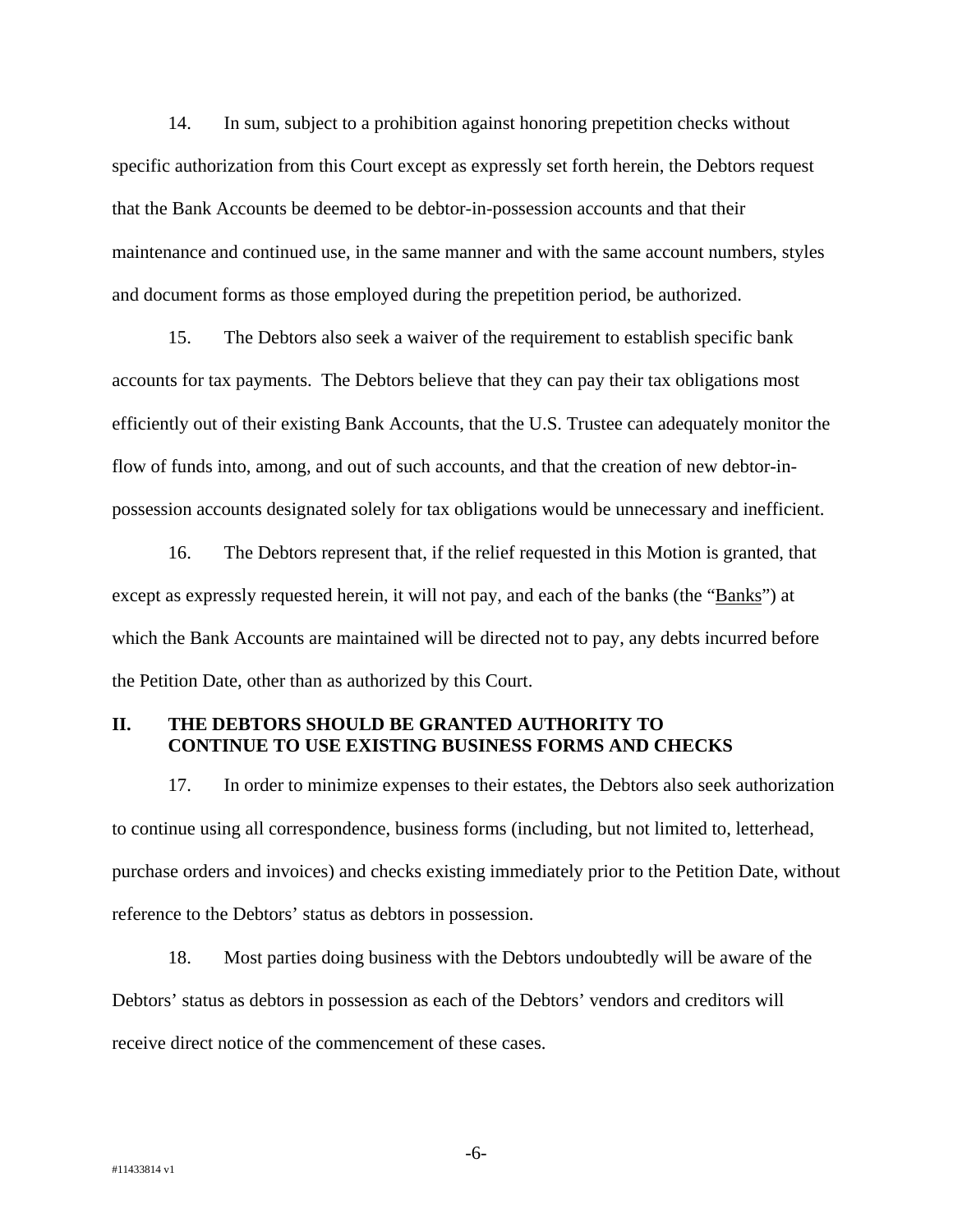19. Changing correspondence and business forms would be expensive, unnecessary and burdensome to the Debtors' estates and disruptive to the Debtors' business operations and would not confer any benefit upon those dealing with the Debtors. For these reasons, the Debtors request that they be authorized to use existing checks and business forms without being required to place the label "Debtor-In-Possession" on each. However, in the event that the Debtors needs to purchase new check stock or any other business forms during the pendency of these chapter 11 cases, such check stock or other business forms will include a legend referring to the Debtors as "Debtor in Possession" or "DIP".

20. In other large cases, this Court has allowed debtors to use their prepetition check forms without the "debtor-in-possession" label, at least until the debtors' existing check stock was depleted. See, e.g., In re Dura Automotive Systems, Inc., Case No. 06-11202 (MFW) (Bankr. D. Del. Nov. 21, 2006); In re J.L. French Automotive Castings, Inc., Case No. 06 10119 (MFW) (Bankr. D. Del. Mar. 9, 2006); In re Nobex Corporation, Case No. 05-20050 (MFW) (Bankr. D. Del., Dec. 6, 2005); In re FLYi, Inc., Case No. 05-20011 (MFW) (Bankr. D. Del. Nov. 7,  $2005$ .<sup>3</sup>

## **III. THE DEBTORS SHOULD BE AUTHORIZED TO CONTINUE TO USE THE EXISTING CASH MANAGEMENT SYSTEM**

21. The cash management procedures utilized by the Debtors constitute ordinary,

usual and essential business practices and are similar to those used by other major corporate

 $\overline{a}$ 

<sup>3</sup> See also In re Meridian Automotive Systems–Composite Operations, Inc., Case No. 05-11168 (MFW) (Bankr. D. Del. Apr. 27, 2005); In re AstroPower, Inc., Case No. 04-10322 (MFW) (Bankr. D. Del. 2004); In re The Thaxton Group, Inc., Case No. 03-13183 (PJW) (Bankr. D. Del. 2003); In re Orion Refining Corp., Case No. 03-11483 (MFW) (Bankr. D. Del. 2003); In re Fleming Cos., Inc., Case No. 03-10945 (MFW) (Bankr. D. Del. 2003); In re Wherehouse Entm't, Inc., Case No. 03-10224 (PJW) (Bankr. D. Del. 2003); In re FAO, Inc., Case No. 03-10119 (LK) (Bankr. D. Del. 2003); In re Favorite Brands Int'l Holding Corp., Case No. 99-726 (PJW) (Bankr. D. Del. 1999); In re FPA Med. Mgmt., Inc., Case No. 98-1596 (PJW) (Bankr. D. Del. 1998); In re Venture Stores, Inc., Case No. 98-101 (RRM) (Bankr. D. Del. 1998); In re Levitz Furniture, Inc., Case No. 97-1842 (JJF) (Bankr. D. Del. 1997); In re Montgomery Ward Holding Corp., Case No. 97-1409 (PJW) (Bankr. D. Del. 1997).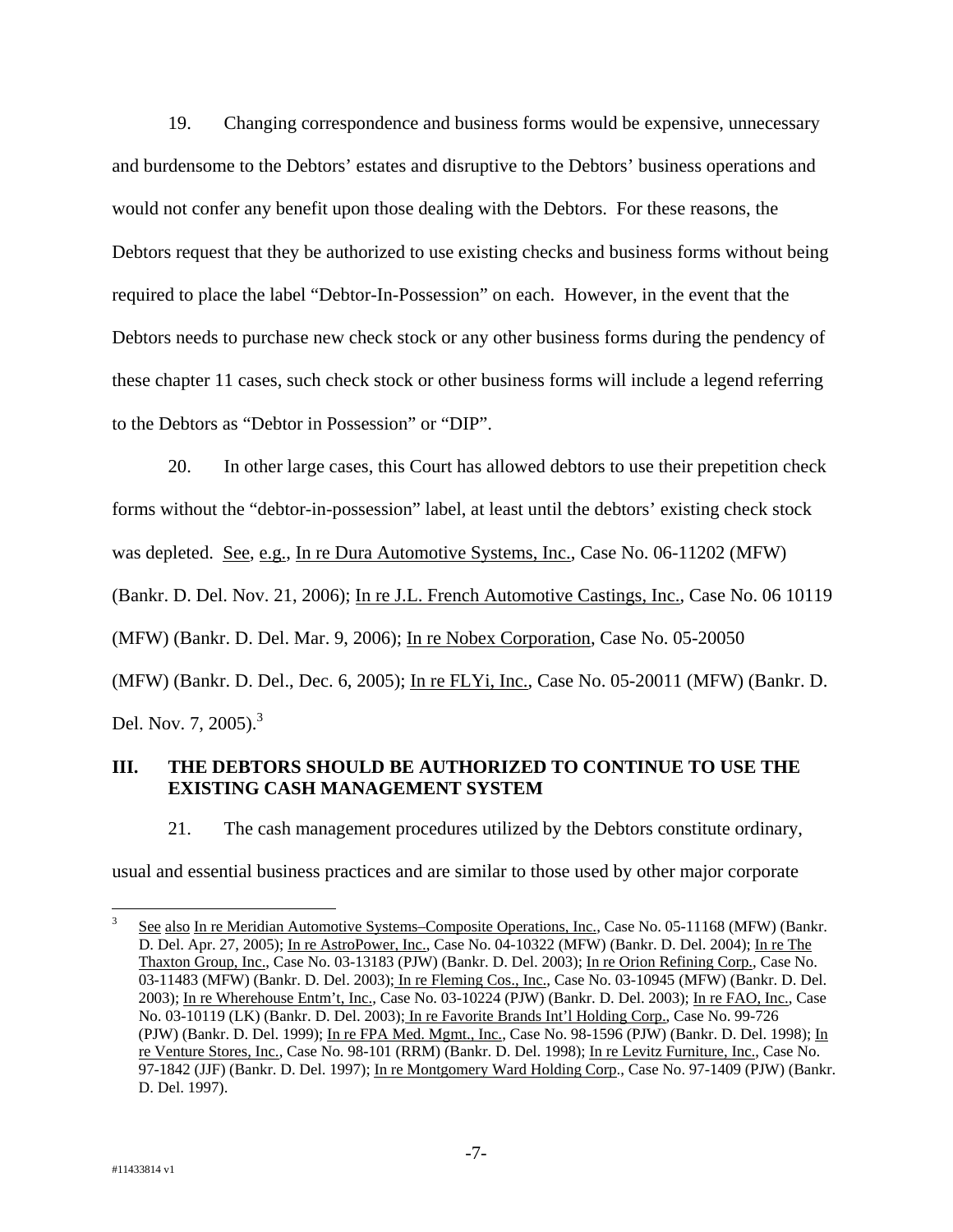retail enterprises. The cash management system facilitates cash forecasting and reporting, monitors collection and disbursement of funds, reduces administrative expenses by facilitating the movement of funds and the development of more timely and accurate balance and presentment information and administers the various bank accounts required to effect the collection, disbursement and movement of cash. The movement of funds through the Debtors' cash management system is described further below.

#### **The Debtors' Cash Management System**

#### **The Revenue, Reserve and Merchant Financing Accounts**

22. All cash coming into Cynergy Data enters first through Harris N.A ("Harris"). There are three sources of cash receipts for Cynergy Data: revenue from processing (the "Processing Revenue"), reserves (the "Reserves"), and merchant financing ("Merchant Financing"). These are all part of an account settlement process (the "Daily Recap") between Harris and Cynergy Data.

23. The central mechanism of the Debtors' operations and cash flow is its obligations to Harris under a certain BIN Sponsor Agreement dated as of November 1, 2008, as amended, restated, supplemented or otherwise modified prior to the Petition Date, various merchant agreements entered into among Harris, Debtors (or agents of Debtors) and merchants for the processing of credit card purchases and various other documents and instruments executed by Debtors and Harris including, but not limited to, that certain Forbearance Agreement dated as of July 24, 2009 (collectively, "Prepetition Harris Documents").

24. Processing Revenue is Cynergy Data's share of a credit card transaction. When a transaction occurs and is approved, the bank that issued the credit card is directed to send the transaction funds to the acquiring bank. For Cynergy Data merchants (the "Merchants"), the

-8-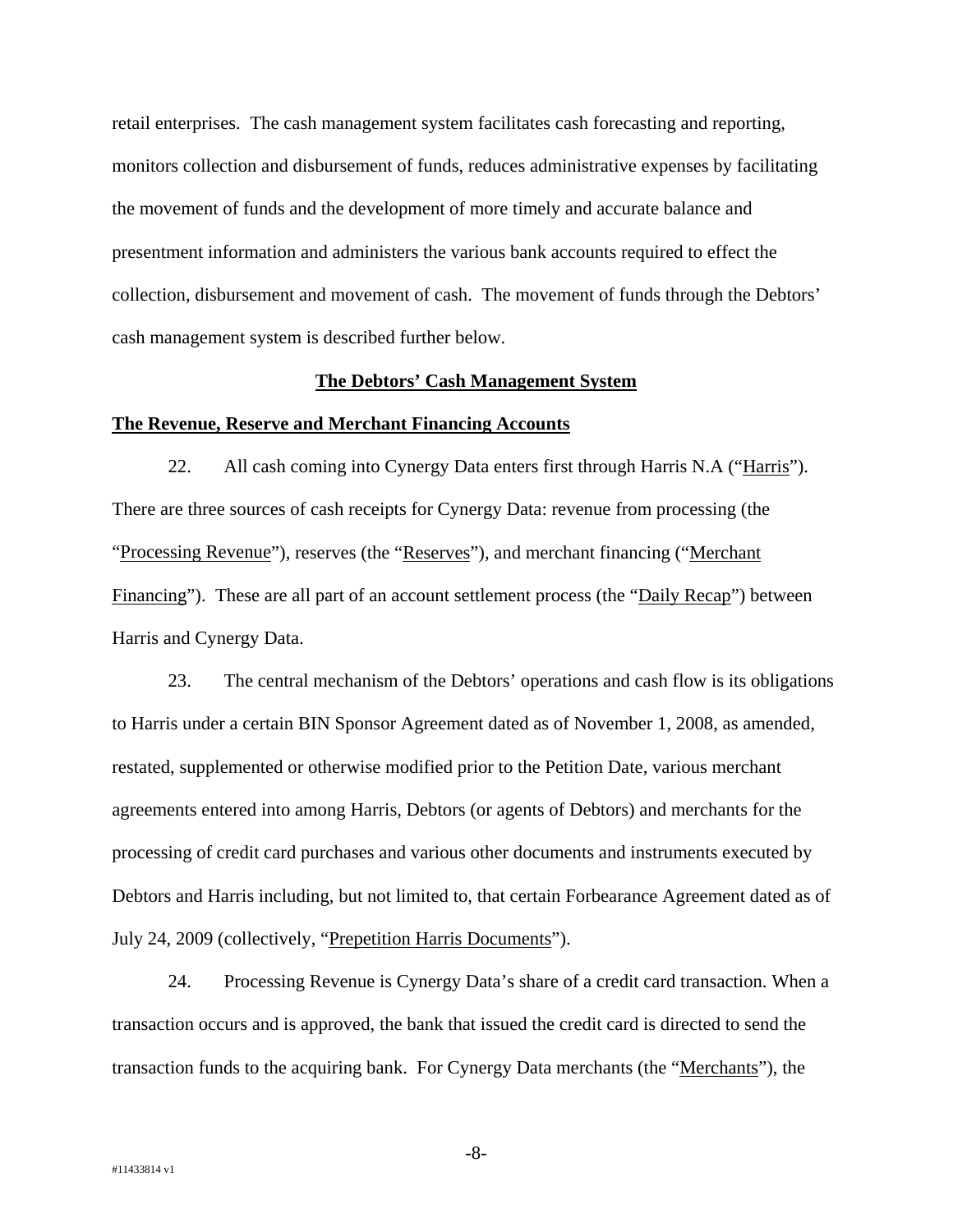acquiring bank is Harris. Harris then directs funds, net of Cynergy Data's revenue, for approved transactions to the appropriate Merchants. Cynergy Data's revenue is then deposited by Harris into the Harris Corporate Checking account (the "Harris Checking Account"). Out of this revenue, fees such as interchange and dues and assessments are automatically paid by Harris to the appropriate associations.

25. Cynergy Data has two types of Merchants, those that settle their accounts on a daily basis (the "Daily Settlement Merchants") and those that settle their accounts on a monthly basis (the "Monthly Settlement Merchants"). While interchange fees have to be paid by Cynergy Data on a daily basis for transactions, only about thirty percent (30% )of Cynergy Data's Merchants are Daily Settlement Merchants. Therefore, the majority of Cynergy Data's processing revenue is received on a monthly basis.

26. In June of 2009, Cynergy Data's working capital was strained by having to "finance" the interchange costs for certain of the Monthly Settlement Merchants. As a result, Harris provided to Cynergy Data an interchange financing program to cover any shortfall. The program is set up to fund the difference between Cynergy Data's daily processing revenue and daily interchange costs (the "Interchange Costs"). Then, out of the monthly revenue, Cynergy Data repays to Harris the amount financed, with interest on such amount pursuant to agreement. Because daily Interchange Costs always exceed the amount of daily revenue coming in, Cynergy Data only receives cash from processing revenue at the time of the monthly settlement (the "Monthly Settlement"), which occurs on or about the fifth business day of each month, for the prior month's processing activity. Aside from automatically deducting the amounts due under the interchange financing from the Monthly Settlement, certain Cynergy Data processing vendors are paid automatically by Harris out of Cynergy Data's Monthly Settlement.

-9-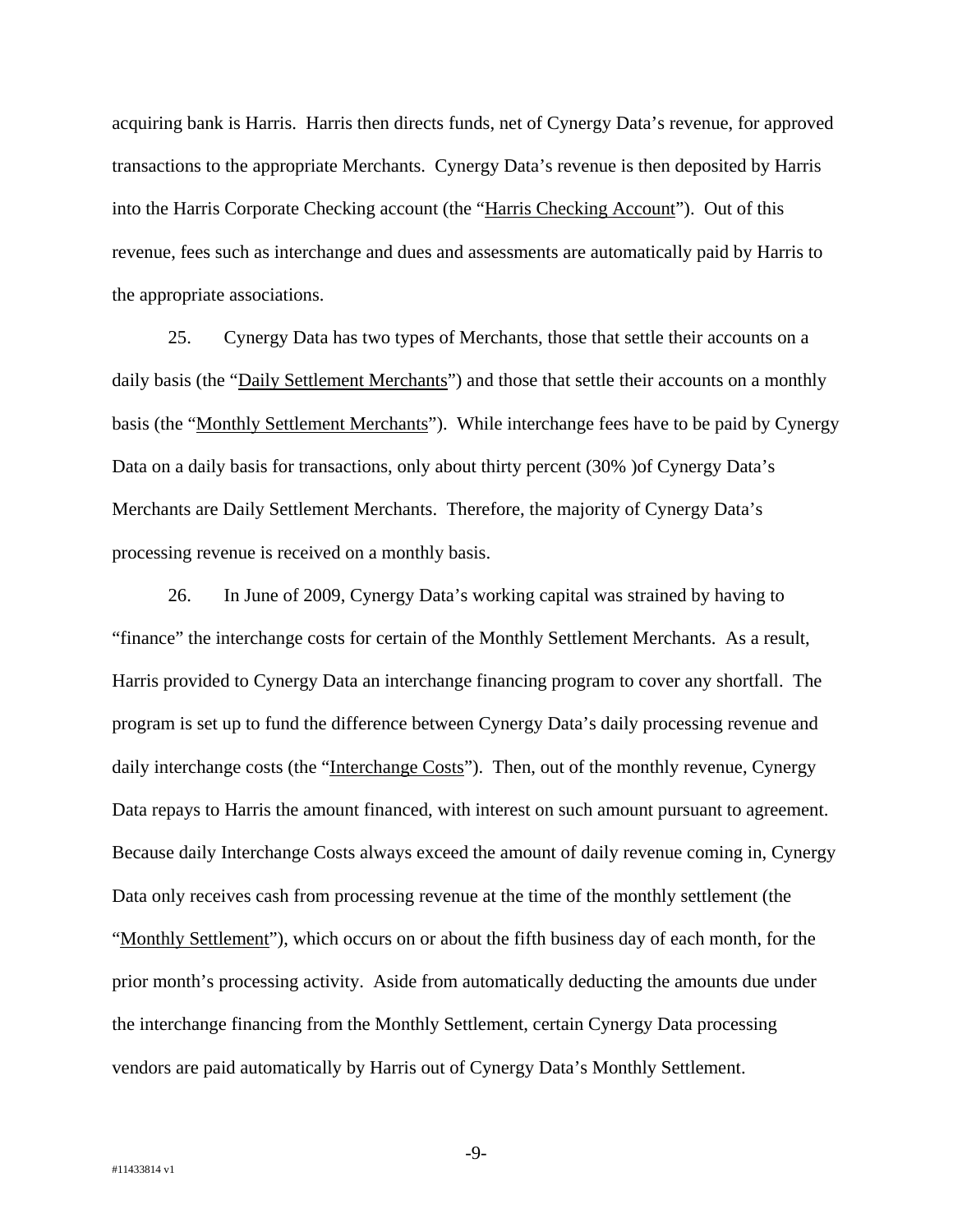27. When a chargeback or reject occurs, the reverse process happens. Cynergy Data keeps its revenue from the initial transaction, but it also must refund the net transaction cost to the issuing bank automatically from the Harris Checking Account (the "Chargebacks and Rejects"). It is then incumbent upon Cynergy Data to obtain reimbursement or pay the funds from the respective Merchant(s). Cynergy Data gets hundreds of such Chargebacks and Rejects daily and there is usually a significant lag in addressing them.

28. Debit card revenue also flows through the Daily Recap and the Harris Checking Account. Debit card funds are sent to the Merchant from this account and then Cynergy Data obtains reimbursement from the issuing bank network.

29. Cynergy Data has several types of reserve accounts including: the Questionable Merchant ("QM") reserves, the Executive Partner ("EP") reserves and the Merchant rolling reserves ("MR"). Cynergy Data's risk management system evaluates transaction details. If certain parameters are exceeded, the risk management system will direct Harris to divert Merchant transaction funds into the Harris QM account. If the transactions are deemed valid, the funds are issued from the Harris Checking Account. The Harris Checking Account subsequently is replenished through a transfer of funds from the QM account. If the transactions are deemed fraudulent, the funds remain in the QM account and are available to set-off future losses related to that Merchant.

30. The EP reserves and MR reserves are for "riskier" Merchants (Merchants with a higher likelihood of, among other things, returns, Chargebacks and Rejects) and are meant to offset potential future losses due to transactions with those Merchants. These reserves come through the Daily Recap with the Processing Revenue, and into the Harris Checking Account.

-10-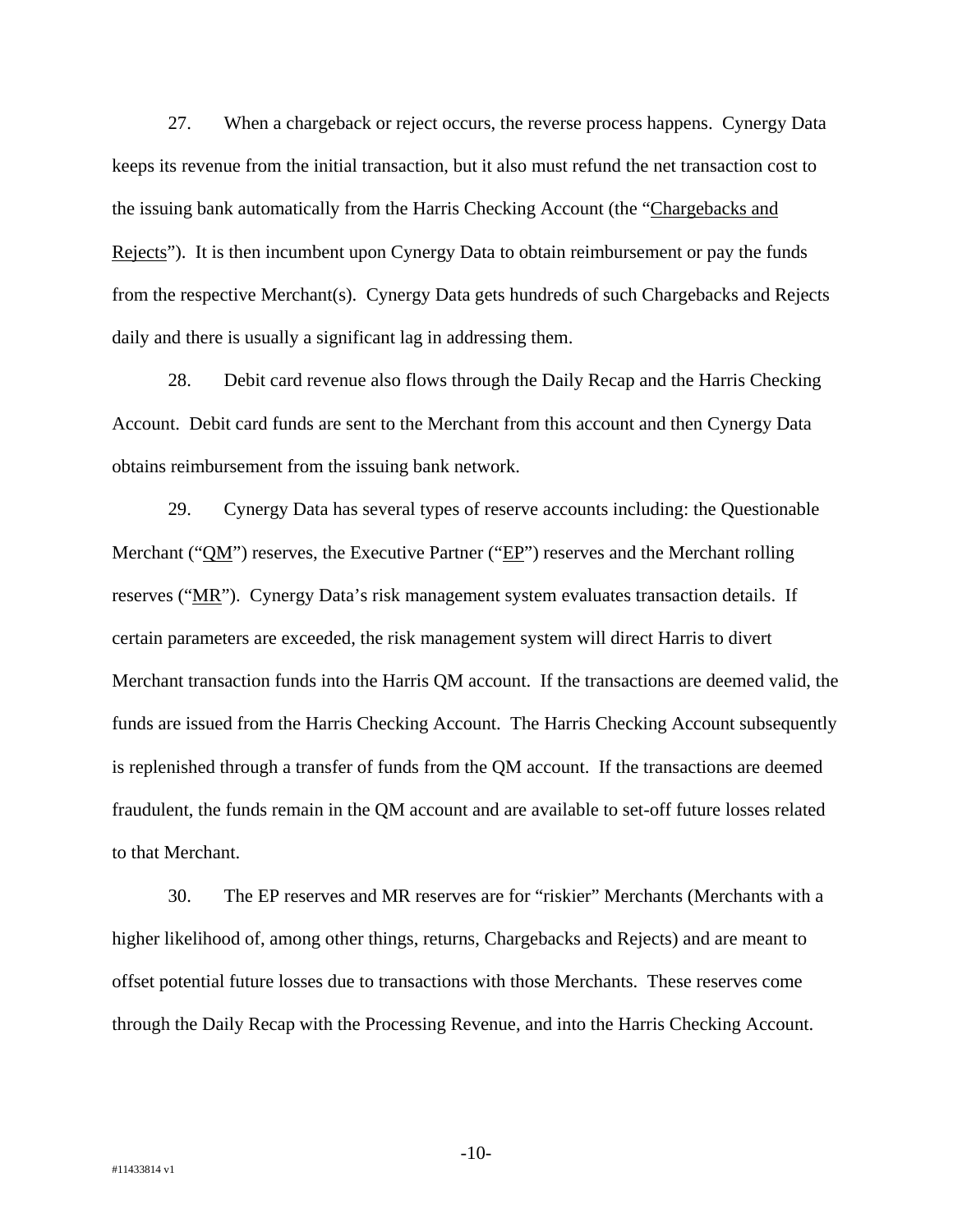EP reserve accounts are set up at Comerica Bank and are for the benefit of specific Independent Sales Organizations (the "ISOs") characterized as executive partners.

31. The MR reserves are not segregated and remain commingled with Cynergy Data's operating funds, which are manually transferred from Harris to Comerica Bank ("Comerica") on an as-required basis. When a Merchant ends its processing relationship with Cynergy Data, or negotiates a lower reserve balance, the MR reserves are released from Cynergy Data's checking account at Comerica or from Harris and are sent to the Merchants and ISOs through the cash management system.

32. Cynergy Data also offers its Merchants a cash advance program. Merchantfinanced companies (the "Merchant-Financed Companies") lend funds to Cynergy Data Merchants and Cynergy Data recoups these funds through the Merchants' daily revenue and pays the third-party financed companies daily (on a four day lag). These funds ultimately are disbursed from the Cynergy Data's operating account at Comerica.

## **Payment to ISOs, Merchants and Related Prepetition Obligations According to Customary Practice**

33. As of the Petition Date, in connection with its cash management system, Cynergy Data has certain outstanding prepetition obligations relating to the QM reserve, the EP reserve, the MR reserve, Interchange Costs, Chargebacks and Rejects, ISO Commissions (defined below), obligations to Harris, obligations to ISOs, obligations to Merchants and obligations to the Merchant Financing Companies (collectively the "Operating Obligations"). As part of the relief requested herein, and in order to maintain regular relationships with its Merchants and ISOs that form the basis of their business and the value to be realized in these cases, the Debtors seek authority, in connection with maintaining their cash management system, to continue to satisfy, postpetition, the Operating Obligations. Any interference with the regular processing of

-11-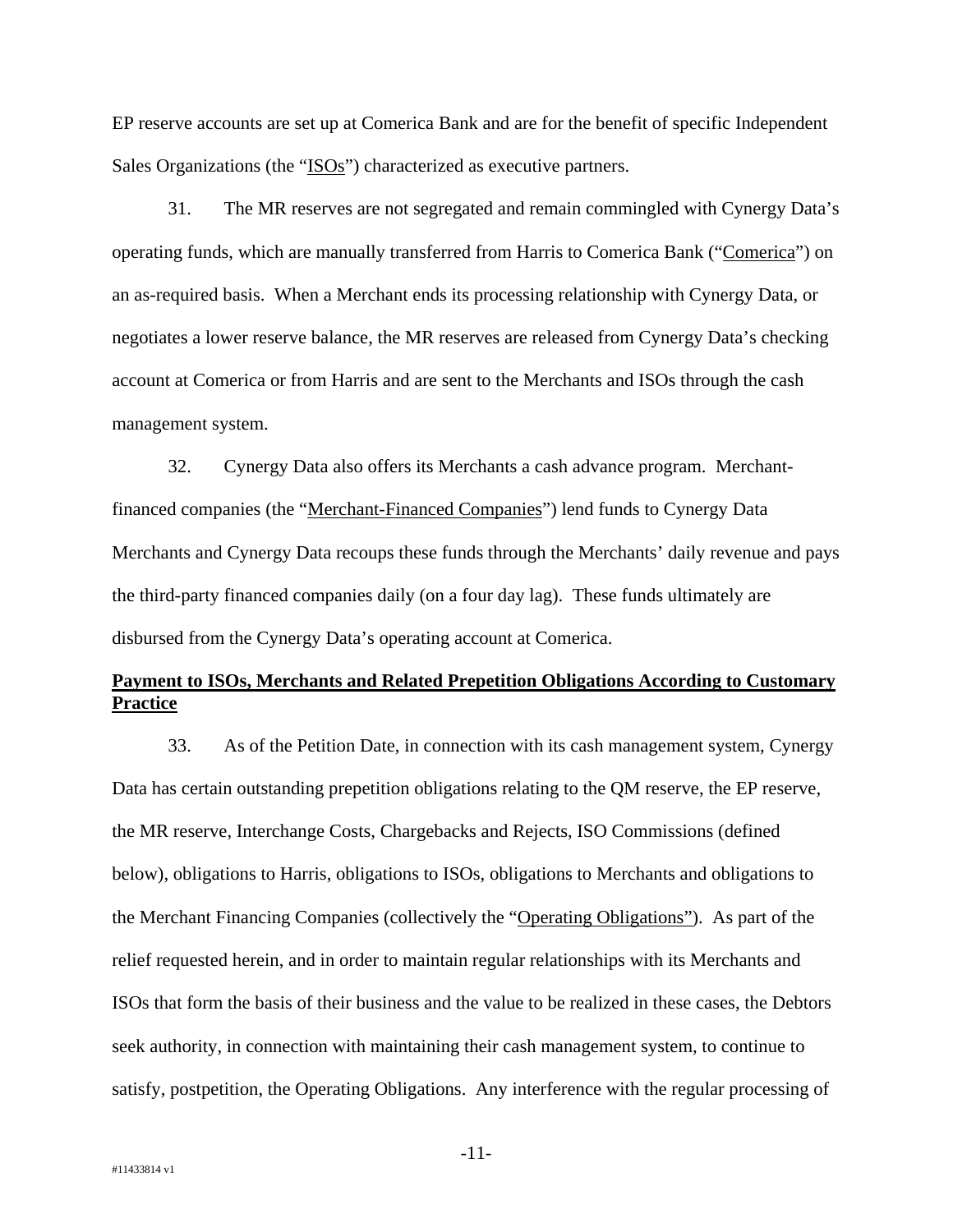such obligations will severely harm the value of the Debtors' assets and jeopardize their ability to realize that value for their creditors.

34. For example, the ISOs form a critical link in the Debtors' business operation. The ISOs are independent sales organizations that provide Merchants to the Debtors. The ISOs can grow the Debtors' business by delivering additional Merchants to the Debtors. The ISOs also have direct and strong relationships with the Merchants who use the Debtors' services, and can use that relationship to encourage Merchants to terminate their relationship with the Debtors.

35. When the Debtors receive their monthly revenue on or about the fifth day of each month, a portion is payable to the ISOs ("ISO Commissions"). The ISO Commissions represent a share of the commissions earned by the Debtors on every Merchant sale. The ISOs are wholly dependent on the steady stream of commissions to fund their operations and a failure to pay those ISO commissions to the ISOs will likely cause the ISOs great harm. In this sense, the ISOs are very similar to the Debtors' employee wage earners who also depend on a regular payment from the Debtors. The ISO Commissions are paid on or about the twentieth of each month in satisfaction of the previous months' earned ISO Commissions, and a failure to pay those commissions on a monthly basis at this critical juncture could cause substantial harm to the Debtors' assets, their business, jeopardize the proposed sale of the Debtors' interest in, among other things, the Debtors' Merchant Processing Agreements and otherwise be harmful to the prospects of a successful chapter 11 process and benefit to the estate.

36. As of the Petition Date, the ISOs will have earned commissions for the month of August that will be due, in the ordinary course on or about September 20, 2009. As of the Petition Date, it is estimated that the outstanding an unpaid ISO Commissions for August 2009 is approximately \$7,200,000.00. The Debtors believe that through the Monthly Settlement

-12-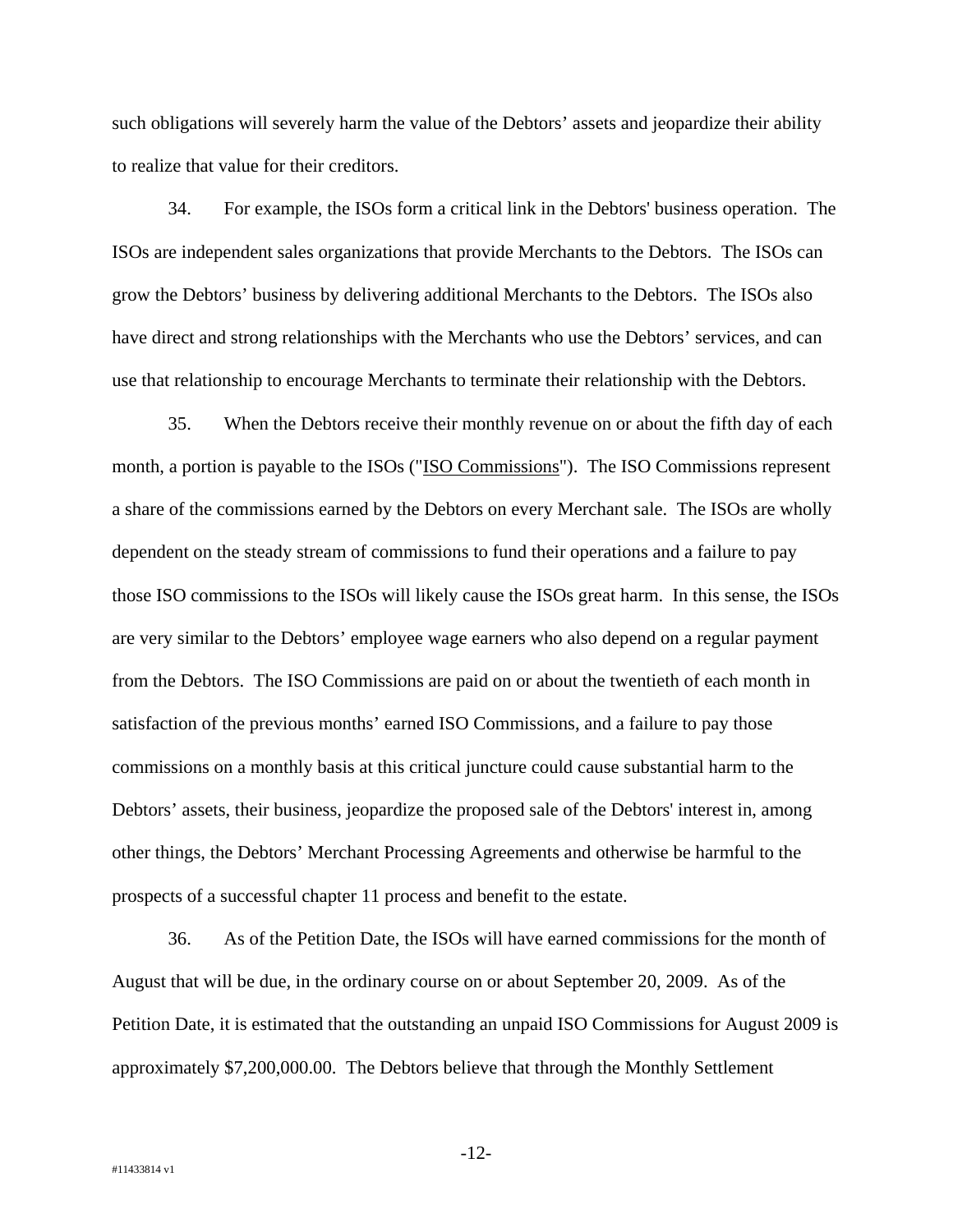received on or about September 5, 2009 in combination with anticipated post-petition borrowings, they will have sufficient funds to satisfy the August 2009 ISO Commissions. It further is anticipated, at this time, that most if not all of the Debtors' contracts with the ISOs will be assumed as part of the sale process and assigned to the Purchaser of the Debtors' assets. Therefore, the proposed current payment of the ISO Commissions should not result in payment to the ISOs of any more than the ISOs would otherwise receive once the sale process is completed.

37. The ISOs' are an essential component to the Debtors' operations and maintaining those relationships is vital to maximizing value in the proposed sale process. All of the ISO Commissions proposed to be paid are those due for the month of August 2009. Cynergy Data seeks to pay the outstanding amounts owed as of the Petition Date for accrued and unpaid ISO Commissions in accordance with their cash management system.

38. Payment to the ISO Commissions and all other Operating Obligations pursuant to the Debtors' cash management system, is akin to payments to critical vendors, relief that is generally authorized under sections 363 and 364 of the Bankruptcy Code. See In re UAL Corp., Case No. 02-48191 (Bankr. N.D. Ill. Dec. 11, 2002) (essential trade motion relying upon section 363 of the Bankruptcy Code is "completely consistent with the Bankruptcy Code;" payments to critical trade vendors have further support when debtor seeks "the extension of credit under section 364 on different than usual terms, terms that might include the payment of a prepetition obligation").

39. The Debtors, operating their businesses as debtors in possession under sections 1107(a) and 1108 of the Bankruptcy Code, are fiduciaries "holding the bankruptcy estate[s] and operating the business[es] for the benefit of [their] creditors and (if the value justifies) equity

-13-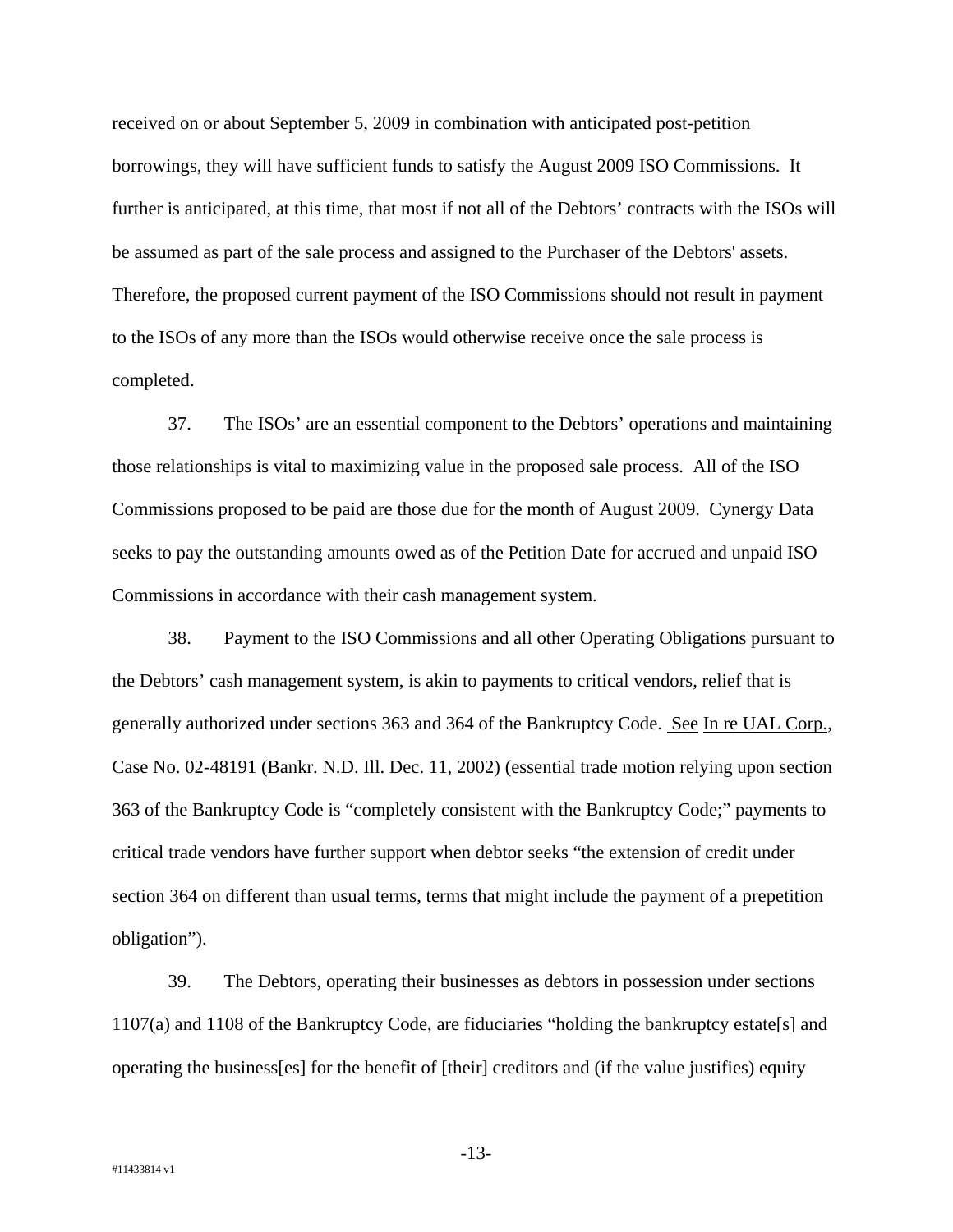owners." In re CoServ, L.L.C., 273 B.R. 487, 497 (Bankr. N.D. Tex. 2002). Implicit in the duties of a chapter 11 debtor-in-possession is the duty "to protect and preserve the estate, including an operating business's going-concern value." Id*.*

40. Courts have noted that there are instances in which a debtor-in-possession can fulfill its fiduciary duty "only . . . by the preplan satisfaction of a prepetition claim." Id*.* The CoServ court specifically noted that preplan satisfaction of prepetition claims would be a valid exercise of a debtor's fiduciary duty when the payment "is the only means to effect a substantial enhancement of the estate," and also when the payment was to "sole suppliers of a given product." Id*.* at 498. The court provided a three-pronged test for determining whether a preplan payment on account of a prepetition claim was a valid exercise of a debtor's fiduciary duty:

> First, it must be critical that the debtor deal with the claimant. Second, unless it deals with the claimant, the debtor risks the probability of harm, or, alternatively, loss of economic advantage to the estate or the debtor's going concern value, which is disproportionate to the amount of the claimant's prepetition claim. Third, there is no practical or legal alternative by which the debtor can deal with the claimant other than by payment of the claim.

Id*.* at 498.

41. Payment of the ISO Commissions and all other Operating Obligations meets the essential elements of the CoServ court's standard. The ISOs: (a) are a "sole-source" provider; (b) the Debtors cannot obtain these services from alternative sources without interruption to the Debtors' business and within a reasonable timeframe; and (c) the ISOs are likely to refuse to provide services to the Debtors postpetition if its prepetition balances are not paid.

42. Without these ISOs, the Debtors' operations would be disrupted for a significant period of time due to the time and expense that would be involved in transitioning to a new provider and the proposed sale of assets would be severely undermined if not lost to the Debtors. The potential harm and economic disadvantage that would stem from the failure of any of the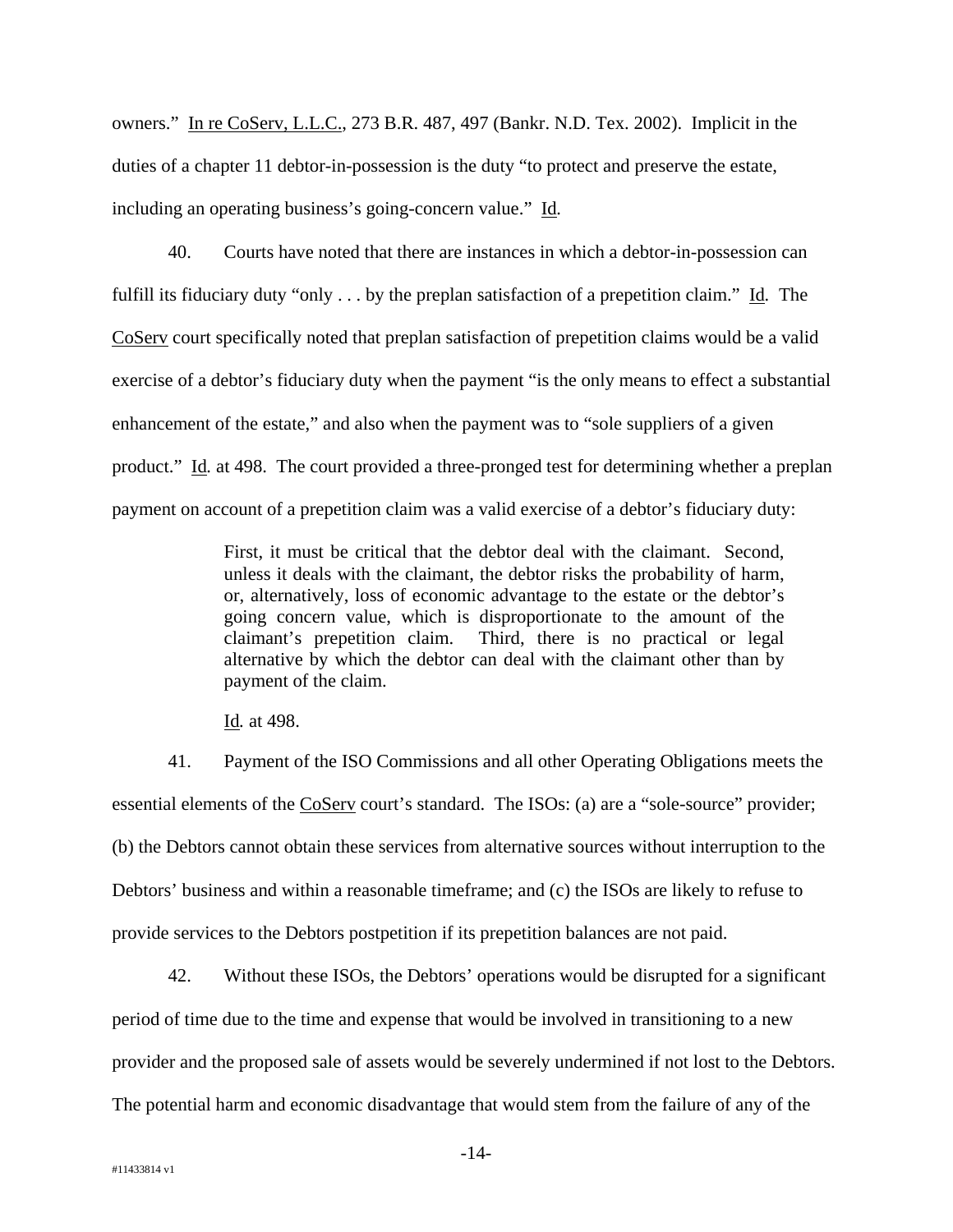ISOs to perform is grossly disproportionate to the amount of any prepetition claim that may be paid. Finally, with respect to the ISOs, the Debtors have examined other options short of payment of the ISO Commissions and the other Operating Obligations and have determined that to avoid significant disruption of the Debtors' business operations and preserve the going concern value for the anticipated asset sale, there exists no practical or legal alternative other than payment of the ISO Commissions and other Operating Obligations.4

43. To the extent any of the contracts or agreements related to the ISO Commissions and satisfaction of the other Operating Obligations are executory within the meaning of section 365 of the Bankruptcy Code, the Debtors do not, at this time, seek to assume such contract, but are reviewing such contracts to make this determination in the near term. Should the Debtors decide to assume any of these contracts, which would be in the near term due to the importance of these contracts to the Debtors' business operations, the Debtors would need to cure any defaults. Therefore, in all likelihood this is simply a timing issue; essentially, by approving the relief sought herein, the Debtors would be keeping their ISO Commissions and other Operating Obligations current now and alleviating the need to make cure payments later.

 $\frac{1}{4}$  The Debtors' proposed payment of the ISO Commissions and other Operating Obligations also should be authorized under the "doctrine of necessity" and section 105(a) of the Bankruptcy Code. The doctrine of necessity is a well-settled doctrine that permits a bankruptcy court to authorize payment of certain prepetition claims prior to the completion of the chapter 11 case where the payment of such claims is necessary to the restructuring efforts. See In re Just for Feet, Inc., 242 B.R. 821, 826 (D. Del. 1999) (stating that where the debtor "cannot survive" absent payment of certain prepetition claims, the doctrine of necessity should be invoked to permit payment). This Court has granted similar relief in other chapter 11 cases. See*,* e.g.*,* In re Werner Holding Co., (DE), Inc., et al., Case No. 06-10578 (KJC) (Bankr. D. Del. June 13, 2006); In re Pliant Corp., Case No. 06-10001 (MFW) (Bankr. D. Del. Jan. 4, 2006); In re Birch Telecom, Inc.*,* Case No*. 05-12*237 (PJW) (Bankr. D. Del. Aug. 16, 2005); In re Chart Indus., Inc., Case No. 03-12114 (JWV) (Bankr. D. Del. Jul. 10, 2003).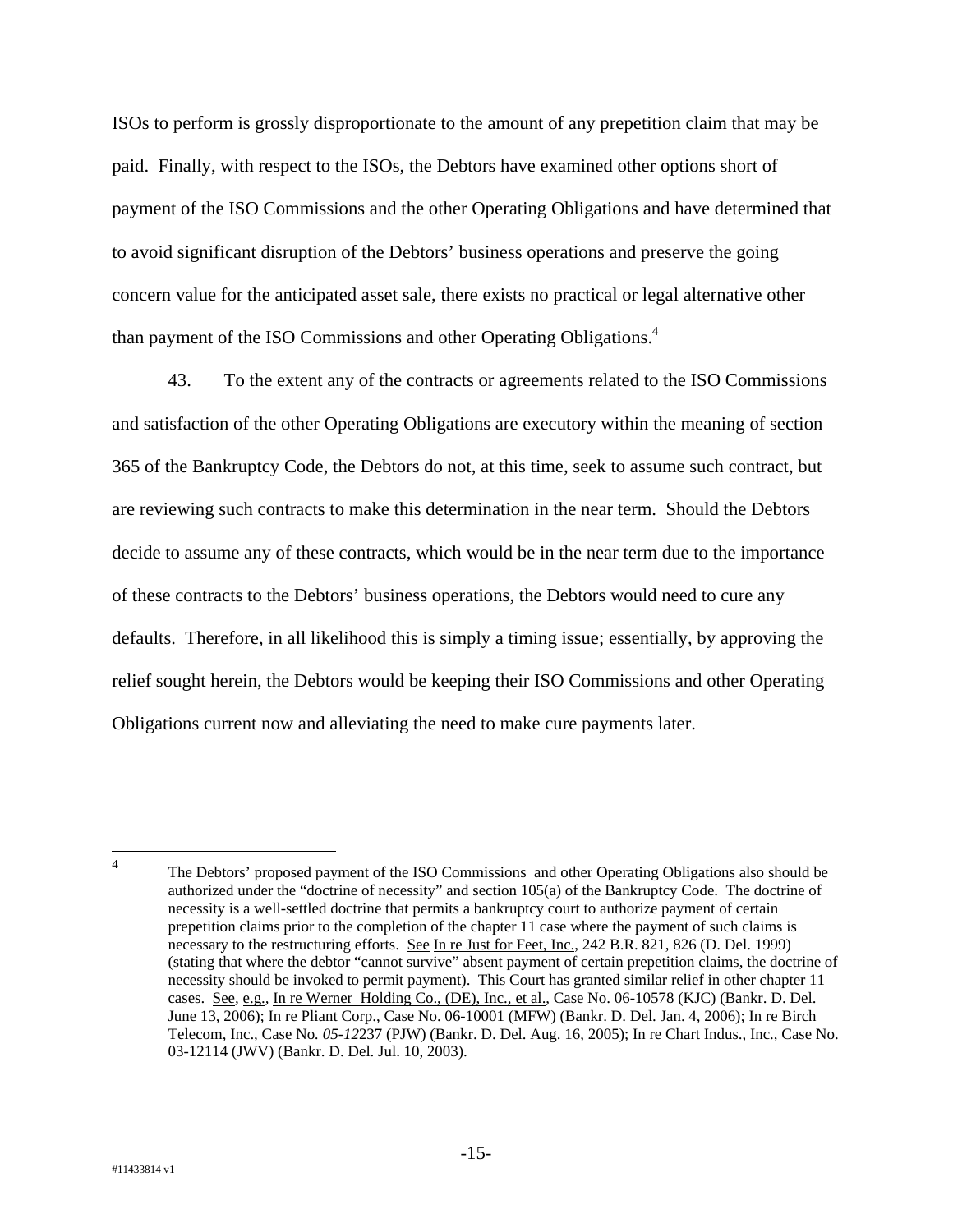#### **The Operating Accounts**

44. Aside from Harris, Cynergy Data's main operating accounts are at Comerica. Excess funds at Harris are manually transferred to Comerica as required.

45. Cynergy Data has accounts at Capital One Bank (USA), N.A. for payroll and Sterling National Bank for petty cash.

46. There is an inactive but open account at Bank of America, N.A. that is a remnant from Cynergy Data previously using Bank of America, N.A. as its acquiring bank.

47. Employees are reimbursed for business expenses by submitting a monthly expense report, which is reviewed to ensure all expenses are authorized and then processed through the accounts payable Disbursement Account.

48. The Debtors' cash management system is highly automated and computerized. This allows the Debtors to manage centrally all of their cash flow needs and include the necessary accounting controls to enable the Debtors, as well as creditors and the Court, to trace funds through the system and ensure that all transactions are adequately documented and readily ascertainable. The Debtors will continue to maintain detailed records reflecting all transfers of funds.

49. The cash management procedures that the Debtors use constitute ordinary, usual and essential business practices and are similar to those used by other major corporate enterprises. The cash management system benefits the Debtors in significant ways, including the ability to (a) control corporate funds centrally, (b) ensure availability of funds when necessary, and (c) reduce administrative expenses by facilitating the movement of funds and the development of more timely and accurate balance and presentment information.

-16-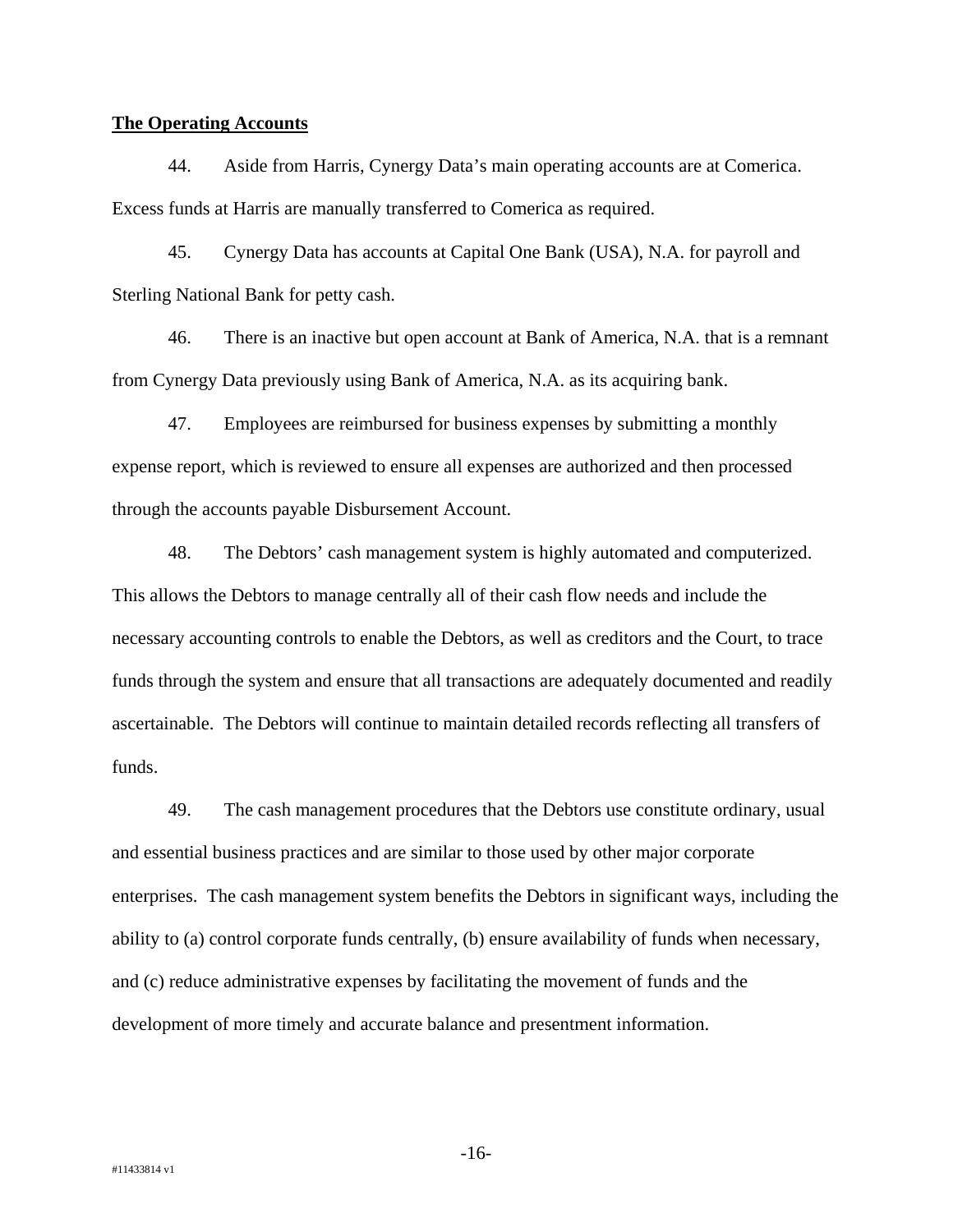50. In furtherance of this goal, the Debtors request that all Banks at which the Bank Accounts are maintained be authorized and directed to continue to administer the Bank Accounts as such accounts were maintained prepetition, without interruption and in the usual and ordinary course, and to pay any and all checks, drafts, wires or automated clearing house transfers ("ACH Transfers") issued or drawn on the Bank Accounts on account of a claim arising on or after the Petition Date, so long as sufficient funds are in the Bank Accounts.

51. The Debtors further request that, except as expressly ordered in connection with satisfaction of the Operating Obligations, or in connection with other motions filed with this Court seeking authority to honor certain prepetition checks, drafts, wires or ACH Transfer, the Banks be restrained from honoring any check, draft, wire or ACH Transfer presented, issued or drawn on the Bank Accounts on account of a prepetition claim unless (a) authorized by an order of this Court, (b) not otherwise prohibited by a "stop payment" request received by the Banks from the Debtors and (c) supported by sufficient funds in the Bank Account in question.

52. Concurrently with the filing of this Motion, the Debtors have filed motions requesting authority to pay, in their sole discretion and in the ordinary course of their business, certain prepetition obligations to employees, essential services, taxing authorities and other entities. With respect to some of this debt, prior to the Petition Date, the Debtors issued checks that have yet to clear the banking system. In other cases, the Debtors would issue the relevant checks postpetition on account of such prepetition debt once the Court entered an order permitting the Debtors to do so. The Debtors intend to inform the Banks which prepetition checks should be honored pursuant to orders of the Court authorizing such payment.

53. Therefore, the Debtors request that the Banks be authorized to accept and honor all representations from the Debtors as to which checks, drafts, wires or ACH transfers should be

-17-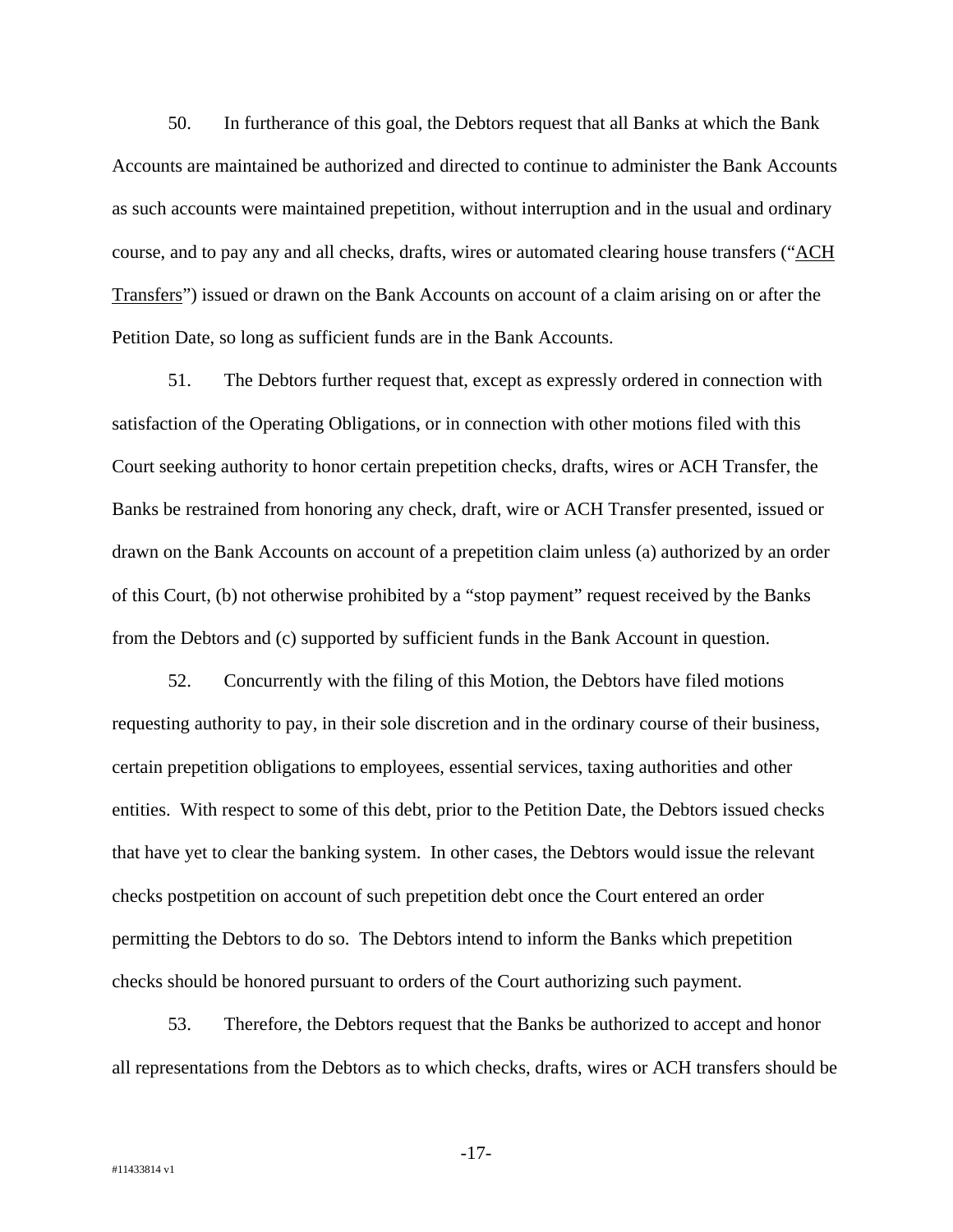honored or dishonored consistent with any order(s) of this Court and governing law, whether such checks, drafts, wires or ACH transfers are dated prior to, on or subsequent to the Petition Date. To the extent that the Debtors direct that any prepetition checks, drafts, wires or ACH Transfers be dishonored, the Debtors may issue replacement checks, drafts, wires or ACH Transfers to pay the amounts related to such dishonored checks, drafts, wires or ACH Transfers consistent with the orders of this Court.

54. To effectuate the foregoing, the Debtors request that each Bank that maintains a Disbursement Account shall implement reasonable handling procedures designed to effectuate the terms of any order granting this Motion. Pursuant to the relief requested in this Motion, no Bank that implements such handling procedures and then honors a prepetition check, draft, wire, ACH transfer (excluding any ACH Transfer that the Banks are obligated to settle) or other item presented, issued or drawn on any Bank Account that is the subject of this Order (a) at the direction of the Debtors to honor such prepetition check, draft, ACH transfer or other item, (b) in good-faith belief that the Court has authorized such prepetition check, draft, wire, ACH transfer or other item to be honored or (c) as a result of an innocent mistake made despite implementation of such handling procedures, shall be deemed to be liable to the Debtors or their estates or otherwise in violation of this Order. Such relief is reasonable and appropriate because the Banks are not in a position to independently verify or audit whether a particular item may be paid in accordance with the Court's order or otherwise.

55. In addition, the Debtors request that they be authorized, but not directed, to implement reasonable changes to the Debtors' cash management system, including, but not limited to, the opening of any additional bank accounts or closing of any Bank Account(s) as they may deem necessary and appropriate, and the Banks are authorized to honor the Debtors'

-18-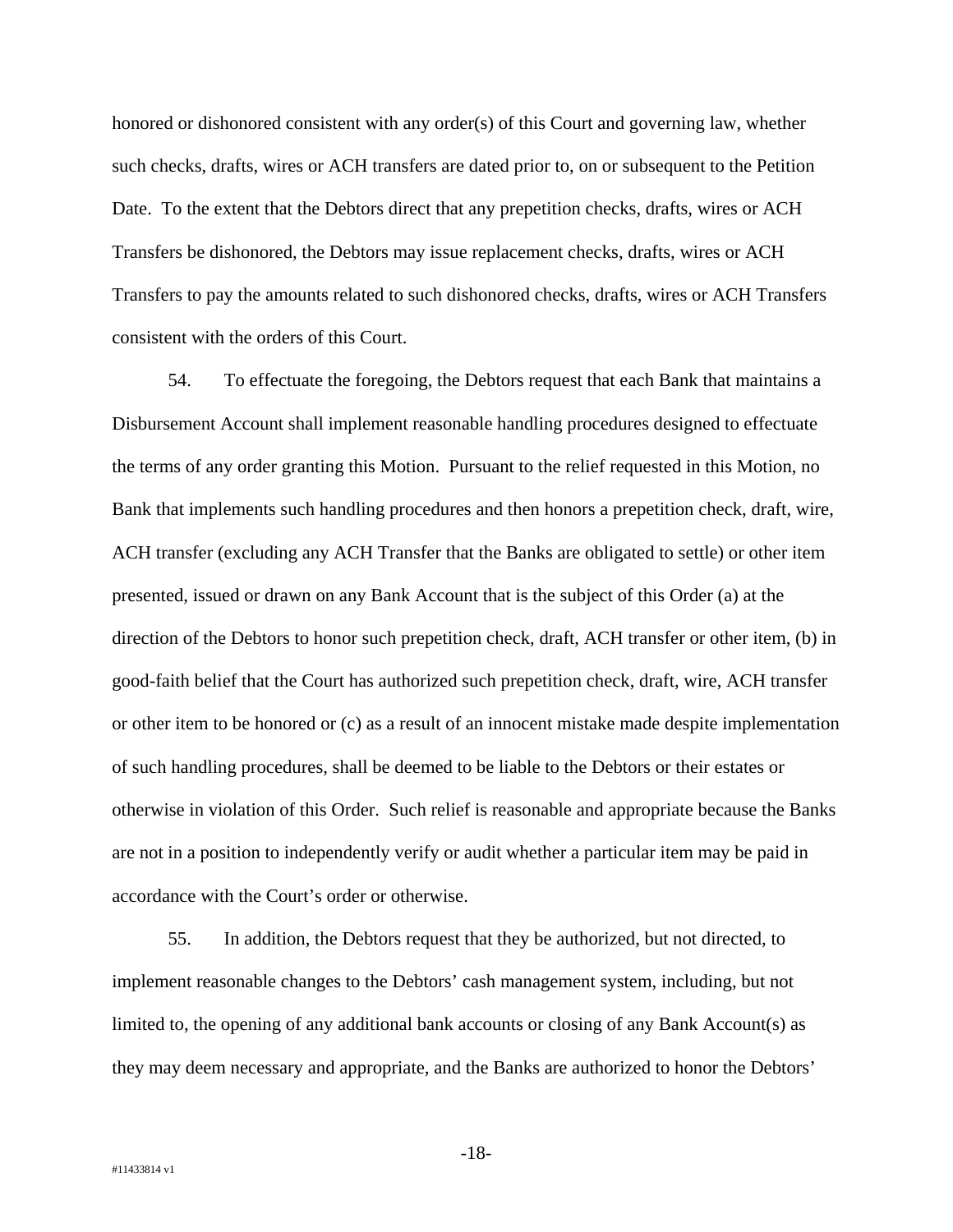request to open or close, as the case may be, such bank accounts; provided, however, that any new account shall be with a Bank that is insured by the FDIC or the FSLIC and organized under the laws of the United States of America or any state therein and shall be designated a "debtorin-possession" or "DIP" account by the respective Bank.

56. The operation of the Debtors' business requires that the cash management system continue during the pendency of these chapter 11 cases. Requiring the Debtors to adopt new, segmented cash management systems at this early and critical stage of these cases would be expensive, would create unnecessary administrative problems and would likely be much more disruptive than productive. Any such disruption could have an adverse impact upon the Debtors' ability to reorganize. Consequently, maintenance of the existing cash management system, as it may be modified under the proposed postpetition financing, during these chapter 11 cases is in the best interests of all creditors and other parties in interest.

57. Bankruptcy courts routinely grant chapter 11 debtors authority to continue using their existing cash management systems and treat such requests for such authority as a relatively "simple matter." In re Baldwin United Corp., 79 B.R. 321, 327 (Bankr. S.D. Ohio 1987). This is particularly true where, as here, these Chapter 11 cases involve complex financial affairs. In fact, some courts have specifically held that a debtor's use of its pre-petition "routine cash management system" is "entirely consistent" with the provisions of the Bankruptcy Code. See In re Charter Co., 778 F.2d 617, 621 (11th Cir. 1985). Likewise, in another context, this Court has explained that a centralized cash management system "allows efficient utilization of cash resources and recognizes the impracticalities of maintaining separate cash accounts for many different purposes that require cash." In re Columbia Gas Sys., Inc., 136 B.R. 930, 934 (Bankr. D. Del. 1993), aff'd in part and rev'd in part, 997 F.2d 1039 (3d Cir. 1993), cert denied sub nom.

-19-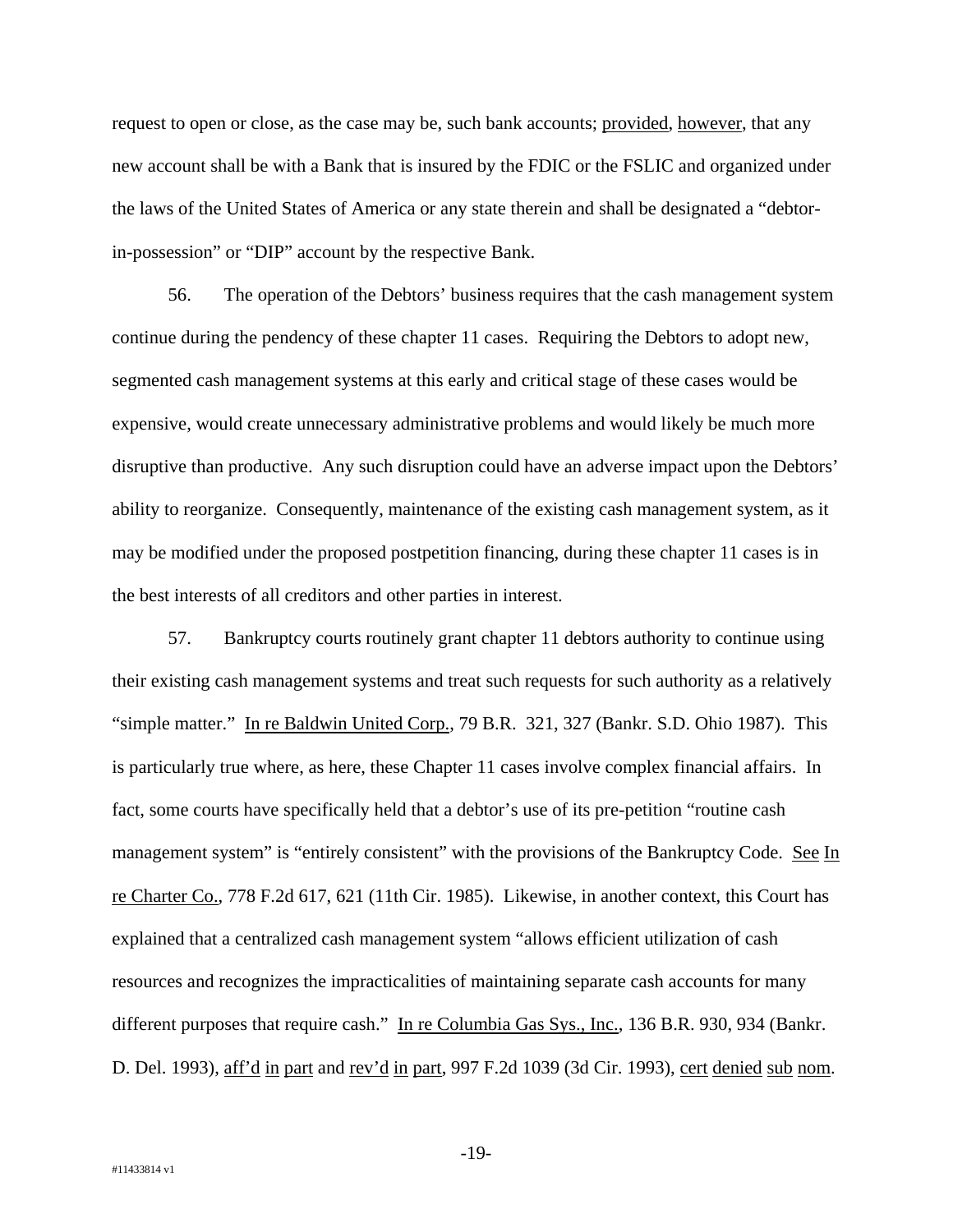Official Comm. of Unsecured Creditors v. Columbia Gas Transmission Corp., 510 U.S. 110 (1994) . The Third Circuit agreed, emphasizing that a requirement to maintain all accounts separately "would be a huge administrative burden and economically inefficient." In re Columbia Gas Sys., Inc., 997 F.2d 1039, 1061 (3d Cir. 1993). See also In re Southmark Corp., 49 F.3d 1111, 1114 (5th Cir. 1995) (cash management system allows debtor to "administer more efficiently and effectively its financial operations and assets"); In re UNR Indus., Inc., 46 B.R. 25, 27 (Bankr. N.D. Ill. 1984).

## **IV. THE DEBTORS SHOULD BE AUTHORIZED TO COMPLY WITH INVESTMENT GUIDELINES**

58. Consistent with the objectives of section 345(b) of the Bankruptcy Code, the Debtors respectfully request authority to deposit any excess funds in domestic bank accounts insured by the United States (through the FDIC or the FSLIC), including the Bank Accounts (the "Investment Guidelines"), notwithstanding that such Investment Guidelines may not strictly comply in all respects with those set forth in section 345 of the Bankruptcy Code.<sup>5</sup> The Debtors further request that the applicable institutions be authorized and directed to accept and hold or invest such funds, at the Debtors' direction, in accordance with the Investment Guidelines. The Debtors also seek a waiver of the deposit guidelines set forth in section 345(b) of the Bankruptcy Code to the extent necessary to allow the Debtors to maintain their Bank Accounts and the existing cash management procedures.

59. Under section 345(b) of the Bankruptcy Code, any deposit or other investment made by a debtor, except those insured or guaranteed by the United States or by a department, agency, or instrumentality of the United States or backed by the full faith and credit of the United

 $\frac{1}{5}$  The Debtors request authority to follow the Investment Guidelines as they may be modified by the requirements of any order of the Court approving the proposed postpetition financing.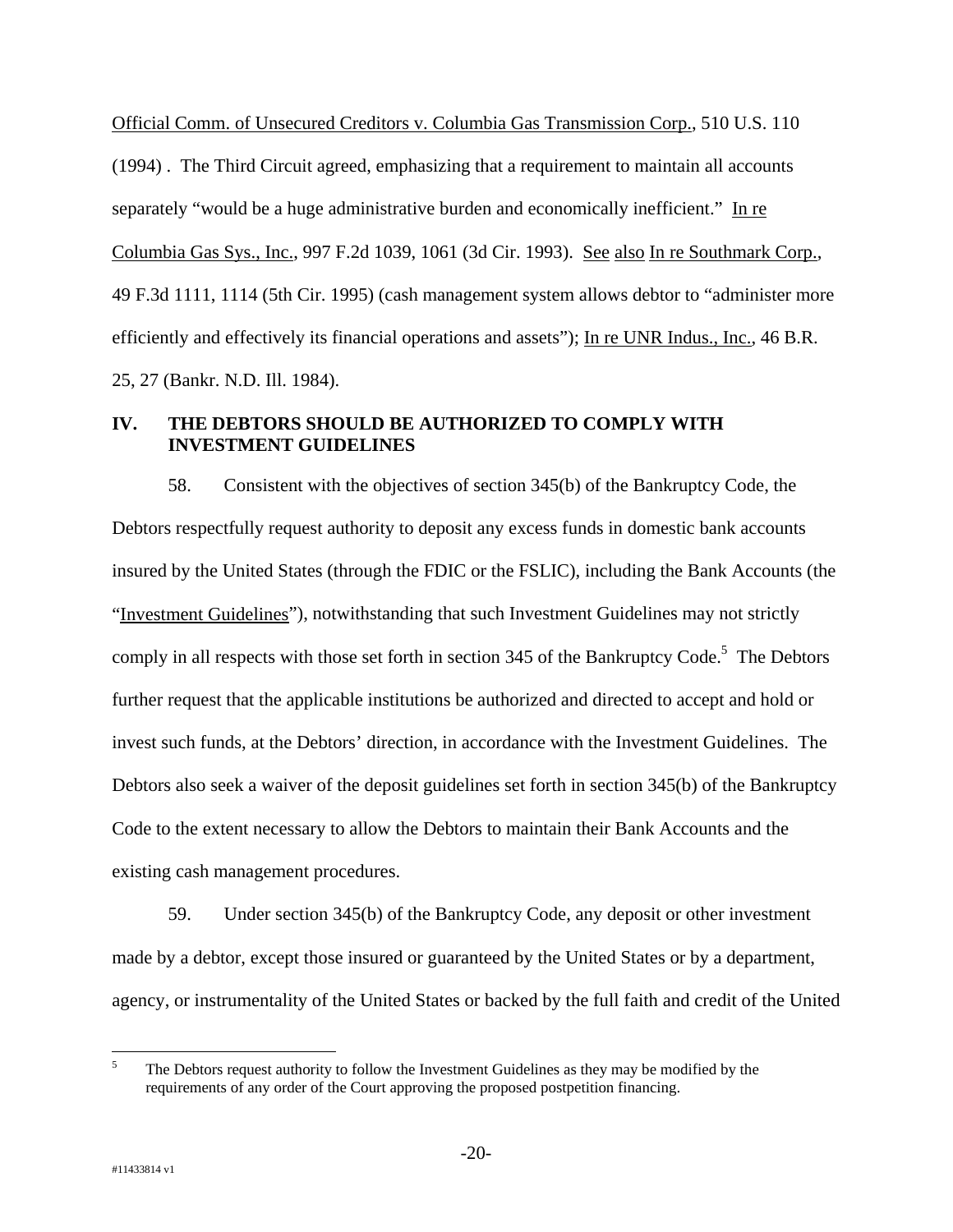States, must be secured by either a bond in favor of the United States that is secured by the undertaking of a corporate surety approved by the U.S. Trustee or the deposit of securities of the kind specified in 31 U.S.C. § 9303. Section 345(b) provides further, however, that a bankruptcy court may allow the use of alternatives to these approved investment guidelines "for cause." See 11 U.S.C. § 345(b); see also In re Serv. Merch. Co., 240 B.R. 894, 896 (Bankr. M.D. Tenn. 1999).

60. In the Service Merchandise case, the court identified the following factors as a guide for determining whether cause exists to waive the requirements of section 345(b) of the Bankruptcy Code:

- (a) the sophistication of the debtor's business;
- (b) the size of the debtor's business operations;
- (c) the amount of investments involved;
- (d) the bank ratings of the financial institutions where the debtor's funds are held;
- (e) the complexity of the case;
- (f) the safeguards in place within the debtor's own business for insuring the safety of the funds;
- (g) the debtor's ability to reorganize in the face of a failure of one or more of the financial institutions;
- (h) the benefit to the debtor of current practices;
- (i) the harm, if any, to the estate; and
- (j) the reasonableness of the debtor's request for relief from the section 345(b) requirements in light of the overall circumstances of the case.

Serv. Merch., 240 B.R. at 896. Examining these factors, the Service Merchandise court concluded that "cause" existed in that case because the debtors were "large, sophisticated [companies] with a complex cash management system" who had the ability to shift money as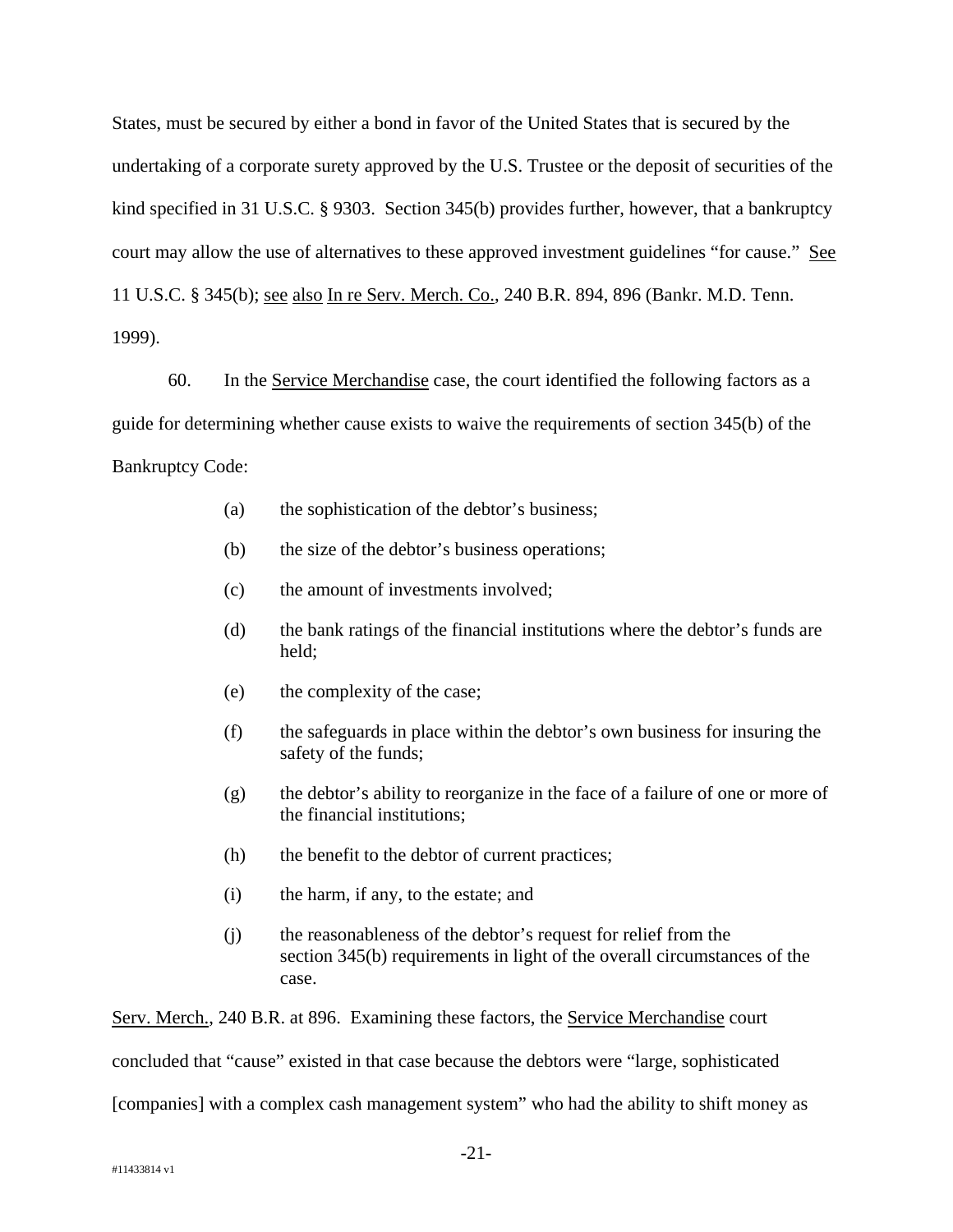needed to insure the safety of their funds. Id. Moreover, the benefits to the debtor of waiving the section 345(b) requirements far outweighed any potential harm to the estate, and the failure to waive the requirements "would 'needlessly handcuff' these debtors' reorganization efforts." Id. at 896-97.

61. Although the Investment Guidelines may not strictly comply with the guidelines identified in section 345 of the Bankruptcy Code in all respects, the Debtors' deposits nevertheless are safe, prudent and designed to yield the maximum reasonable net return on the funds invested, taking into account the safety of such deposits and investments.

62. As in Service Merchandise, and in the other chapter 11 cases in which courts have approved the use of investment and deposit guidelines that did not strictly comply with section 345 of the Bankruptcy Code, the Debtors comprise a large, sophisticated enterprise with a complex cash management system that provides the Debtors with the ability to transfer funds rapidly to ensure their safety. The Debtors submit that the Investment Guidelines generally conform to the intent of section 345(b) to protect and maximize the value of their estates. In light of these factors and the safety of the bank accounts that the Debtors proposes to utilize to invest any excess funds, the Debtors believe that sufficient cause exists under section 345(b) of the Bankruptcy Code to allow the Debtors to deviate from the investment guidelines set forth therein.

63. Courts have routinely granted the same relief as, or relief substantially similar to, the relief requested in this Motion. See, e.g., In re PLVTZ, Inc., Case No. 07013532 (REG) (Bankr. S.D.N.Y. Nov. 9, 2007); In re Dana Corp., No. 06-10354 (BRL) (Bankr. S.D.N.Y. Mar. 3, 2006); In re Calpine Corp., No. 05-60200 (BRL) (Bankr. S.D.N.Y. Dec. 21, 2006); In re Delphi Corp., Case No. 05-44481 (RDD) (Bankr. S.D.N.Y. Oct. 14, 2005); In re Winn-Dixie

-22-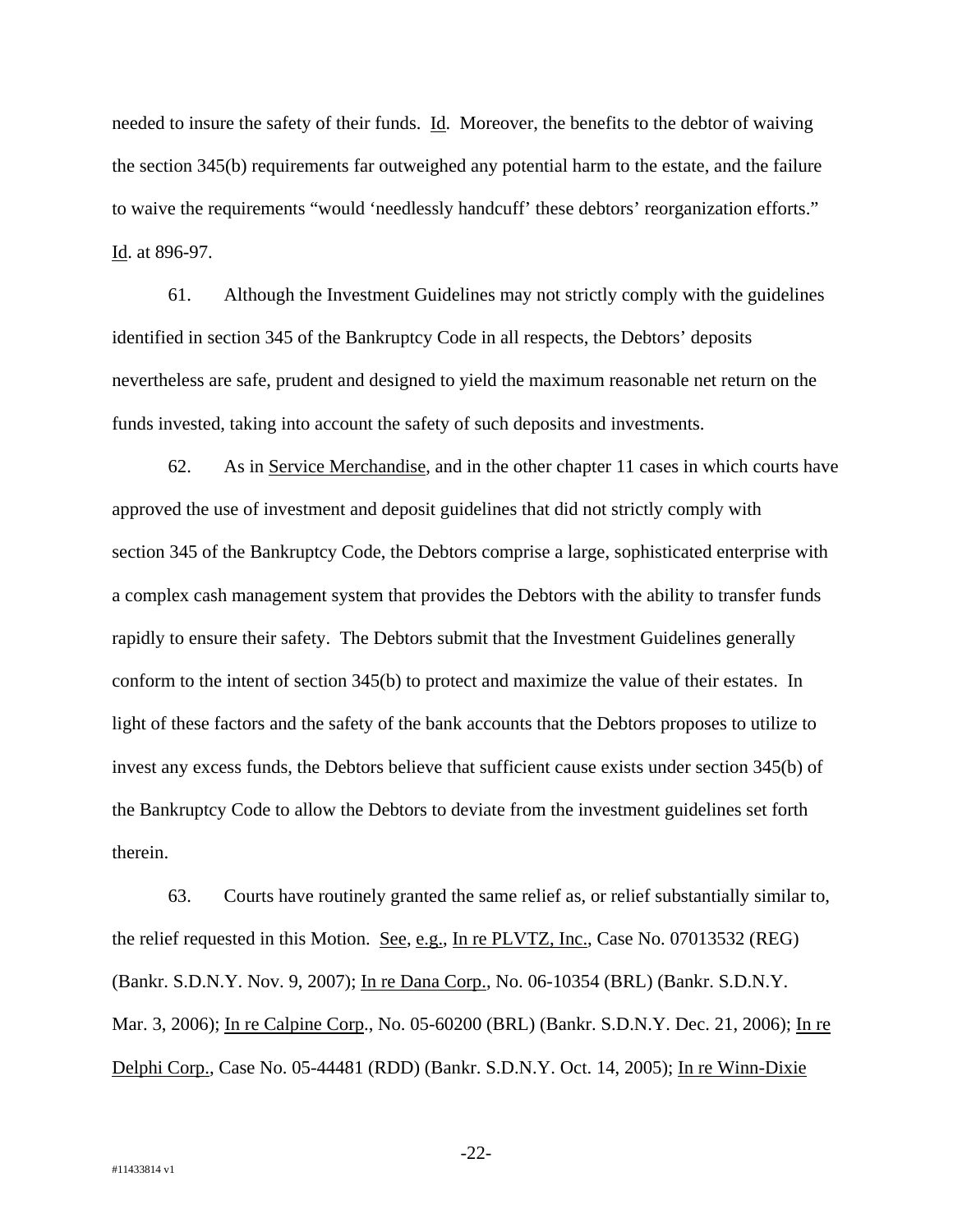Stores, Inc., Case No. 05-11063 (RDD) (Bankr. S.D.N.Y. Feb. 22, 2005); In re Tweeter Home Entm't Group, Inc., Case No. 07-10787 (PJW) (Bankr. D. Del. June 12, 2007).

64. Moreover, the Debtors believe that the deposits at issue are safe because of the relative strength of the Banks where the Bank Accounts are maintained. Requiring the Debtors to open multiple accounts at different banks so that the deposits in each such bank would be insured by the FDIC or the FSLIC would be unnecessarily burdensome and would lead to the same delays and disruption to the Debtors' business that this Motion seeks to avoid.

65. For the foregoing reasons, the Debtors believe that granting the relief requested herein is appropriate and in the best interest of the Debtors and their estates, creditors and other parties-in-interest.

66. The Debtors also request that the Court waive the stay imposed by Bankruptcy Rule 6004(h), which provides that "[a]n order authorizing the use, sale, or lease of property other than cash collateral is stayed until the expiration of 10 days after entry of the order, unless the court orders otherwise." As described above, the relief that the Debtors seek in this Motion is immediately necessary in order for the Debtors to be able to continue to operate their business and preserve value for their estates. The Debtors respectfully request that the Court waive the ten-day stay imposed by Bankruptcy Rule 6004(h), as the exigent nature of the relief sought herein justifies immediate relief.

67. Bankruptcy Rule 6003 provides that to the extent "relief is necessary to avoid immediate and irreparable harm," a Bankruptcy Court may approve a motion to "pay all or part of a claim that arose before the filing of the petition" prior to twenty days after the Commencement Date. Fed. R. Bankr. P. 6003. The Debtors' business operations rely heavily on their relationships with the banks and depository institutions that are the subject of this Motion.

-23-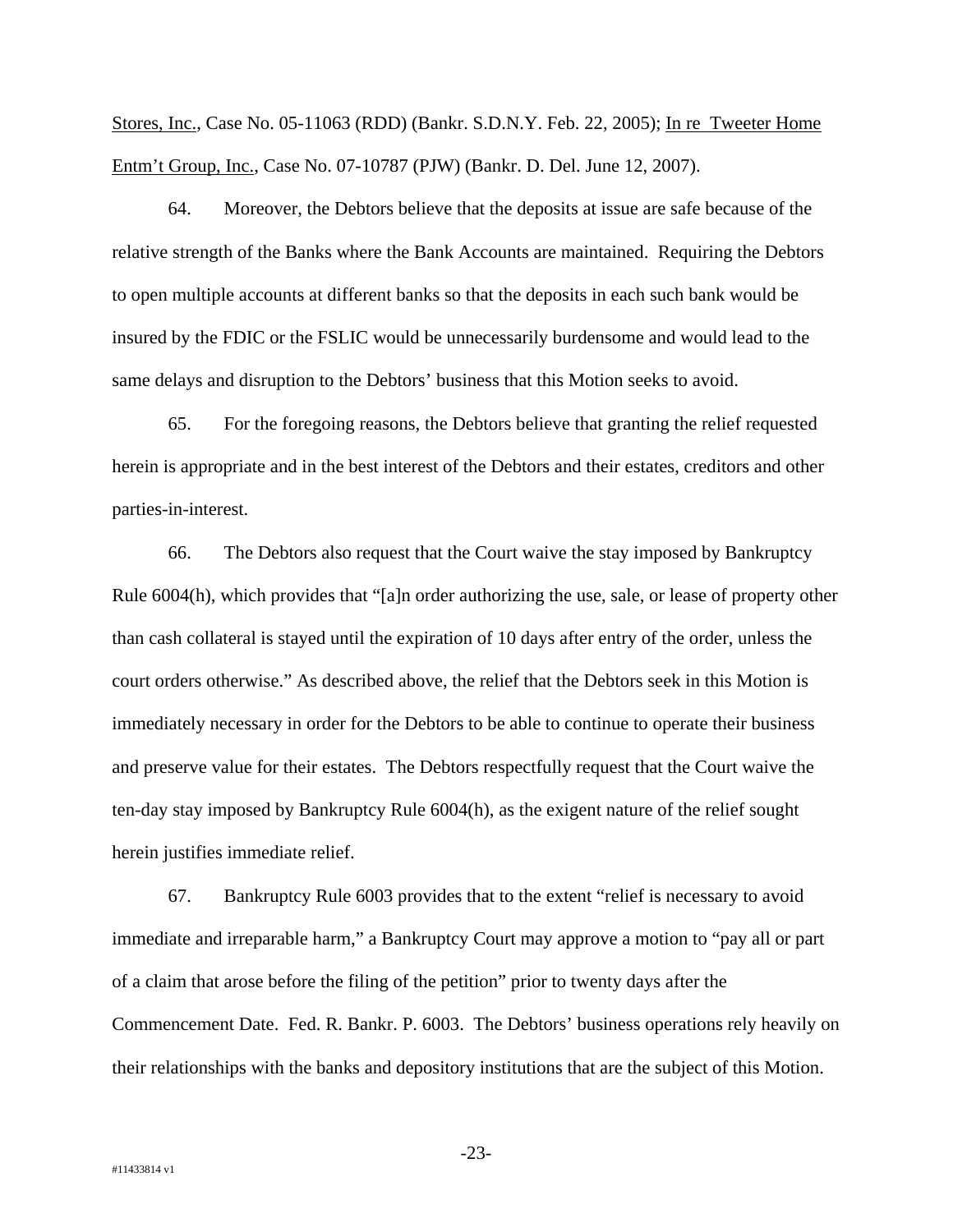Similarly, the Debtors ongoing relationships with their ISOs and Merchants are critical to maintaining value in these estates. Absent the relief requested herein, the Debtors' ability to operate and maintain value for their estates and constituents would be irreparable damaged. Accordingly, the Debtors submit that the relief requested herein is necessary to avoid immediate and irreparable harm, and, therefore, Bankruptcy Rule 6003 is satisfied.

68. Any objection to the relief requested in the Motion on a permanent basis must (a) be filed in writing with the Court, at 824 North Market Street,  $3<sup>rd</sup>$  Floor, Wilmington, Delaware 19801 by 4:00 p.m. (Eastern time) on the date that is fifteen (15) days after the entry of this Order (the "Objection Deadline") and (b) served so as to be actually received by the following parties by the Objection Deadline: (i) the U.S. Trustee, 844 King Street, Suite 2207, Lockbox 35, Wilmington, Delaware 19801, (Attn: Thomas P. Tinker, Esq. ), (ii) proposed counsel to the Debtors, Nixon Peabody LLP, 437 Madison Avenue, New York, New York 10022 (Attn: Dennis J. Drebsky, Esq.), (iii) proposed local counsel to the Debtors, Pepper Hamilton LLP, Hercules Plaza, Suite 5100, 1313 Market Street, Wilmington, Delaware 19899-1709 (Attn: David B. Stratton, Esq.), and (iv) the official committee of unsecured creditors, if one has been appointed in these chapter 11 cases.

69. If any timely objections are received, a hearing shall be held to consider such objections at the first regularly-scheduled omnibus hearing in these cases. The interim order shall remain in effect until such hearing.

70. If no objections are timely filed and served as set forth herein, the proposed order shall be deemed a final order with no further notice or opportunity to be heard afforded to any party.

-24-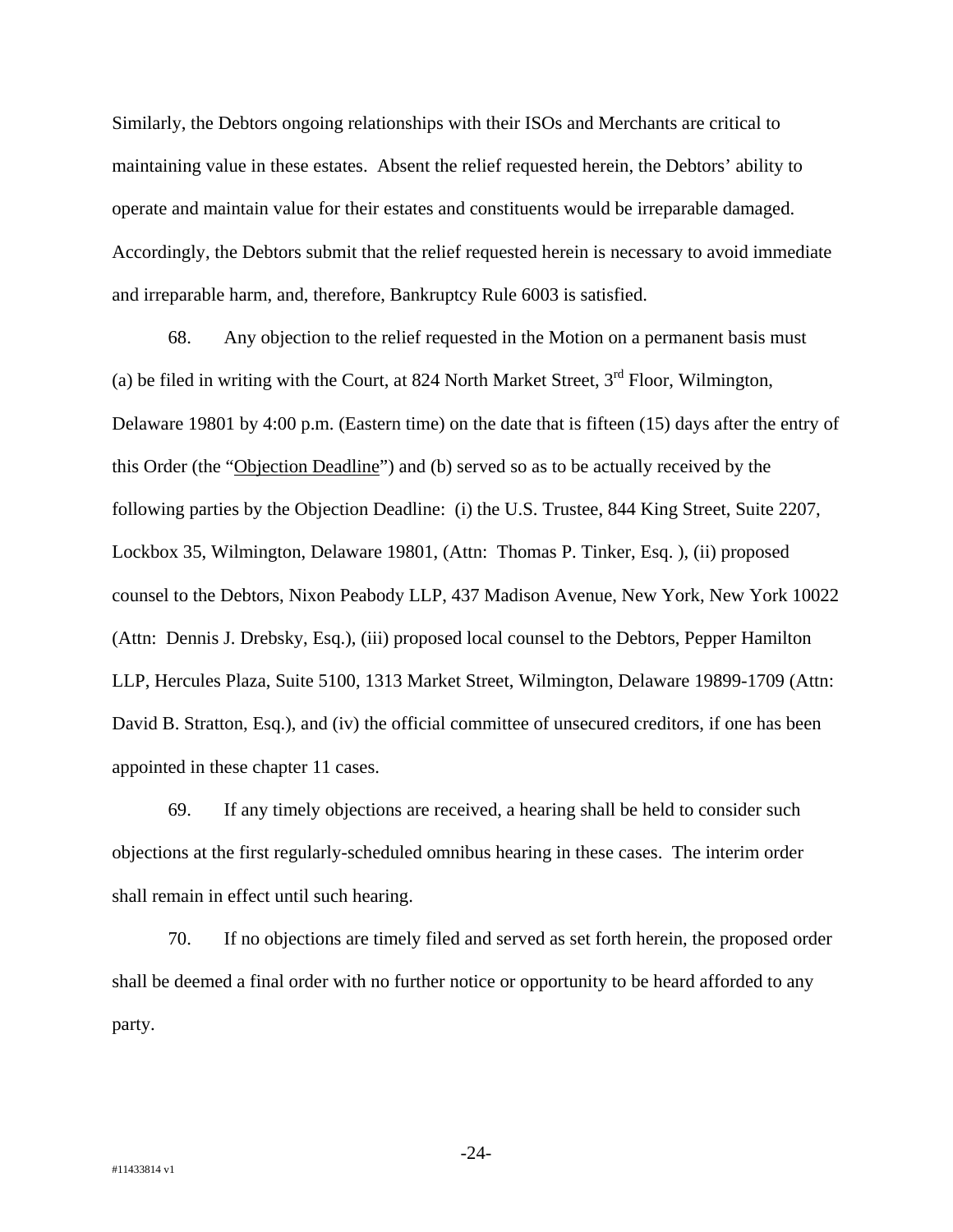#### **NOTICE**

71. The Debtors have provided notice of this Motion by facsimile, electronic transmission, overnight delivery, or hand delivery to: (a) the United States Trustee for the District of Delaware; (b) the Debtors' twenty-five (25) largest unsecured creditors on a consolidated basis; (c) counsel to Comerica Bank; (d) counsel to Wells Fargo Foothill LLC; (e) counsel to Dymas Funding Company LLC; (f) counsel to Ableco Finance LLC; (g) counsel to A3 Funding LP; (h) counsel to Garrison Credit Investments; (i) counsel to Harris, N.A; (j) all other parties required to receive notice pursuant to Bankruptcy Rule 2002; and (k) each of the institutions holding or managing the accounts set forth in Exhibit A hereto. The Debtors submit that, under the circumstances, no other or further notice is necessary.

### **NO PRIOR REQUEST**

72. No prior request for the relief requested herein has been made to this or any other Court.

### *[Remainder of page left intentionally blank]*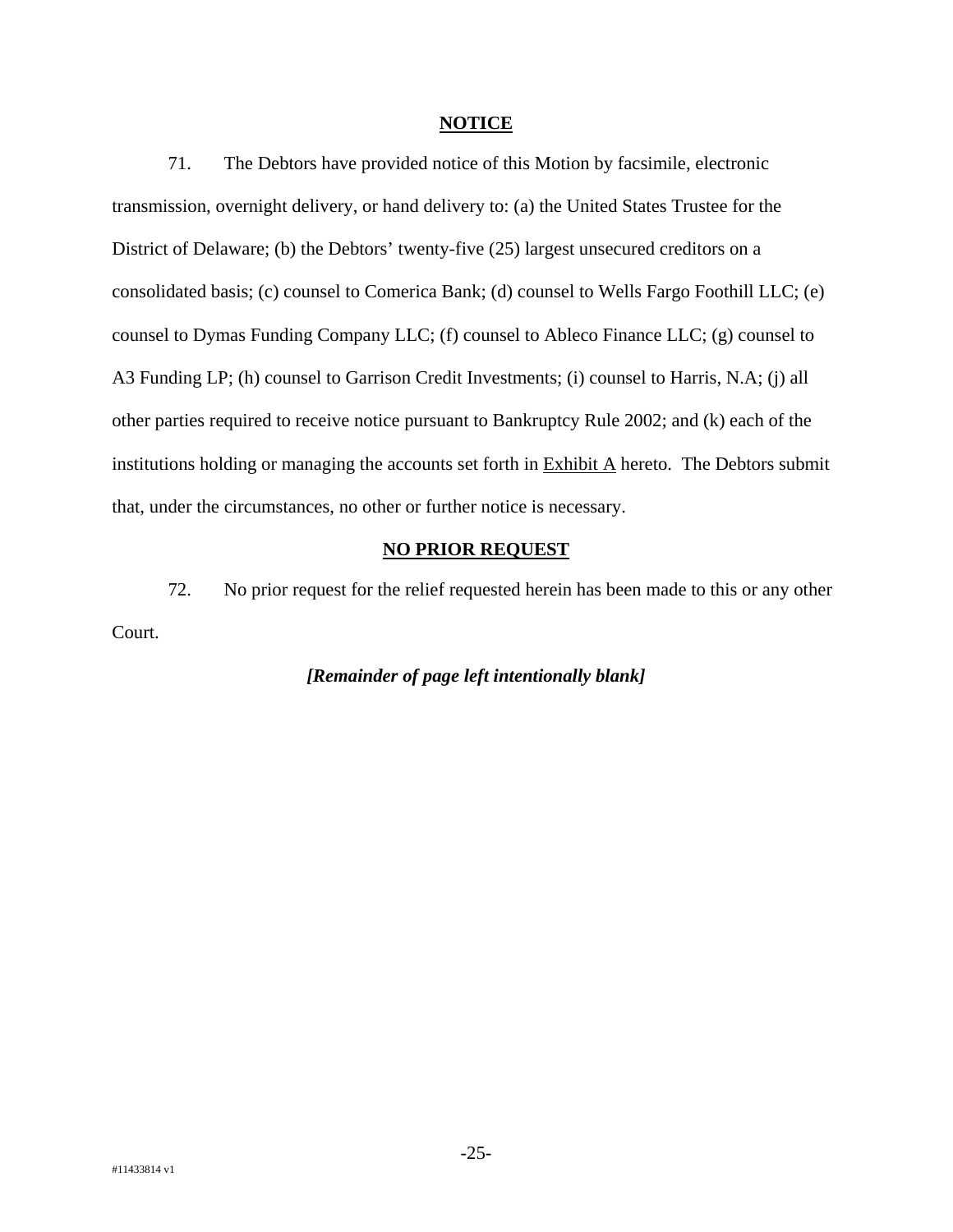#### **CONCLUSION**

WHEREFORE, the Debtors respectfully request this Court enter an order, substantially in the form annexed hereto, granting the relief requested in this Motion and such other and further relief as may be just and proper.

Dated: September 1, 2009 Wilmington, Delaware Respectfully submitted,

PEPPER HAMILTON LLP

/s/ Evelyn J. Meltzer David B. Stratton (DE No. 960) Evelyn J. Meltzer (DE No. 4581) John H. Schanne, II (DE No. 5260) Hercules Plaza, Suite 5100 1313 Market Street P.O. Box 1709 Wilmington, DE 19899-1709 Telephone: (302) 777-6500 Facsimile: (302) 421-8390

-and-

NIXON PEABODY LLP Mark N. Berman Dennis J. Drebsky Lee Harrington (DE No. 4046) 437 Madison Avenue New York, New York 10022 Telephone: (212) 940-3000 Facsimile: (212) 940-3111

*Proposed Counsel for the Debtors and Debtors in Possession*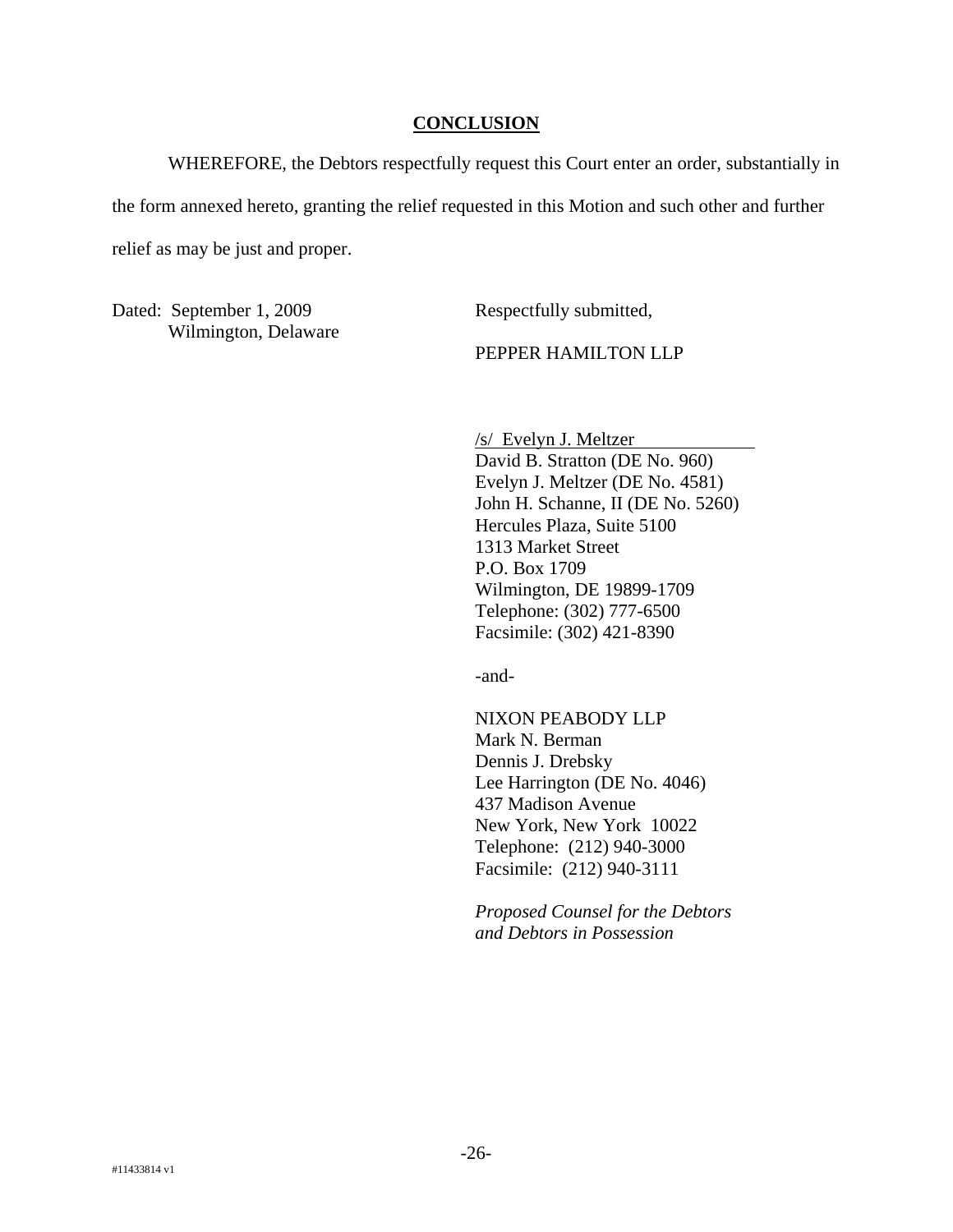# **Exhibit A**

## **Debtors' Bank Accounts**

| <b>BANK NAME</b>              | <b>ACCOUNT NUMBER</b>    |
|-------------------------------|--------------------------|
| Capital One                   | 5024020686               |
| Capital One                   | 5224006733               |
| Comerica                      | 1852184116/366000 23300  |
| Comerica                      | 1852252996               |
| Comerica                      | 1852196722               |
| Comerica                      | 1852252988               |
| Comerica                      | ORJ896667                |
| Comerica                      | <b>Multiple Accounts</b> |
| Harris                        | 2362556                  |
| Harris                        | 2781011                  |
| <b>Wells Fargo</b>            | 32722514                 |
| <b>Wells Fargo</b>            | 412150772                |
| <b>Sterling National Bank</b> | 4400123745               |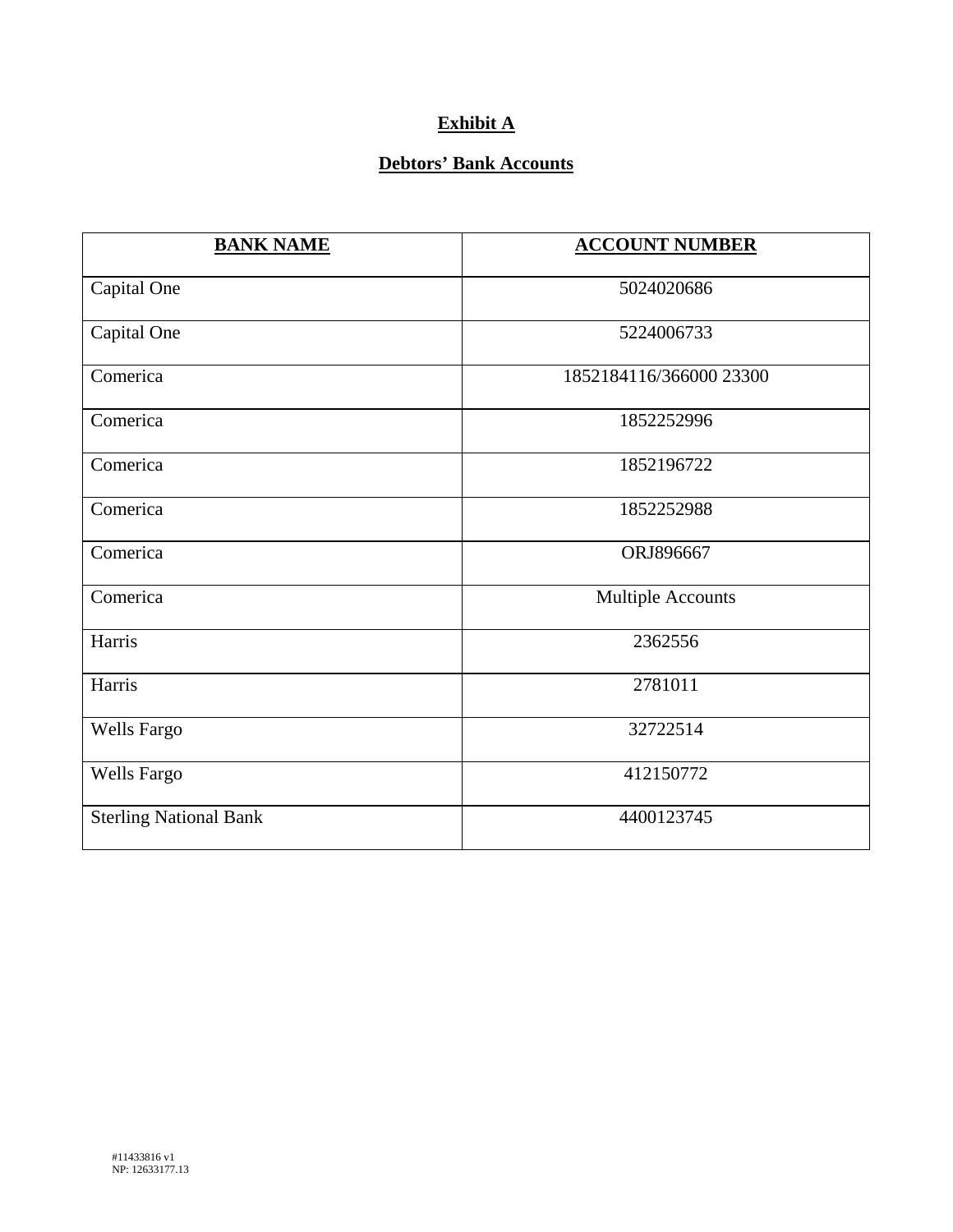## **IN THE UNITED STATES BANKRUPTCY COURT FOR THE DISTRICT OF DELAWARE**

In re:

CYNERGY DATA, LLC, *et al.*, 1

Debtors.

Chapter 11

Case No. 09- ( )

Jointly Administered

## **ORDER UNDER 11 U.S.C. §§ 105(a), 345, 363, 364, AND 503(b)(1) AUTHORIZING (A) CONTINUED MAINTENANCE OF EXISTING BANK ACCOUNTS; (B) CONTINUED USE OF EXISTING BUSINESS FORMS; (C) CONTINUED USE OF EXISTING CASH MANAGEMENT SYSTEM; (D) WAIVER OF CERTAIN GUIDELINES RELATING TO BANK ACCOUNTS; AND (E) SCHEDULING FINAL HEARING**

Upon the motion (the "Motion")<sup>2</sup> of the Debtors for an Order, under Bankruptcy Code sections 105, 345, 363, 364, and 503(b)(1) of the Bankruptcy Code, authorizing (a) continued maintenance of existing Bank Accounts, (b) continued use of existing business forms, (c) continued use of existing cash management system, (d) a waiver of certain operating guidelines relating to the Bank Accounts, (e) scheduling a final hearing; and upon the Moore Declaration; and due and sufficient notice of the Motion having been given under the particular circumstances; and it appearing that the Rule 6003(b) standard has been met; and it appearing that no other or further notice need be provided; and it appearing that the relief requested by the Motion is in the best interests of the Debtors, their estates, their creditors and other parties in interest; and after due deliberation thereon and sufficient cause appearing therefor, it is hereby

 $\overline{a}$ 1 The Debtors are the following entities (with the last four digits of their federal tax identification numbers in parentheses): Cynergy Data, LLC (8677); Cynergy Data Holdings, Inc. (8208); Cynergy Prosperity Plus, LLC (4265). The mailing address for the Debtors is 30-30 47th Avenue, 9th Floor, Long Island City, New York 11101.

<sup>2</sup> Capitalized terms not otherwise defined herein shall have the meanings ascribed to such terms in the Motion.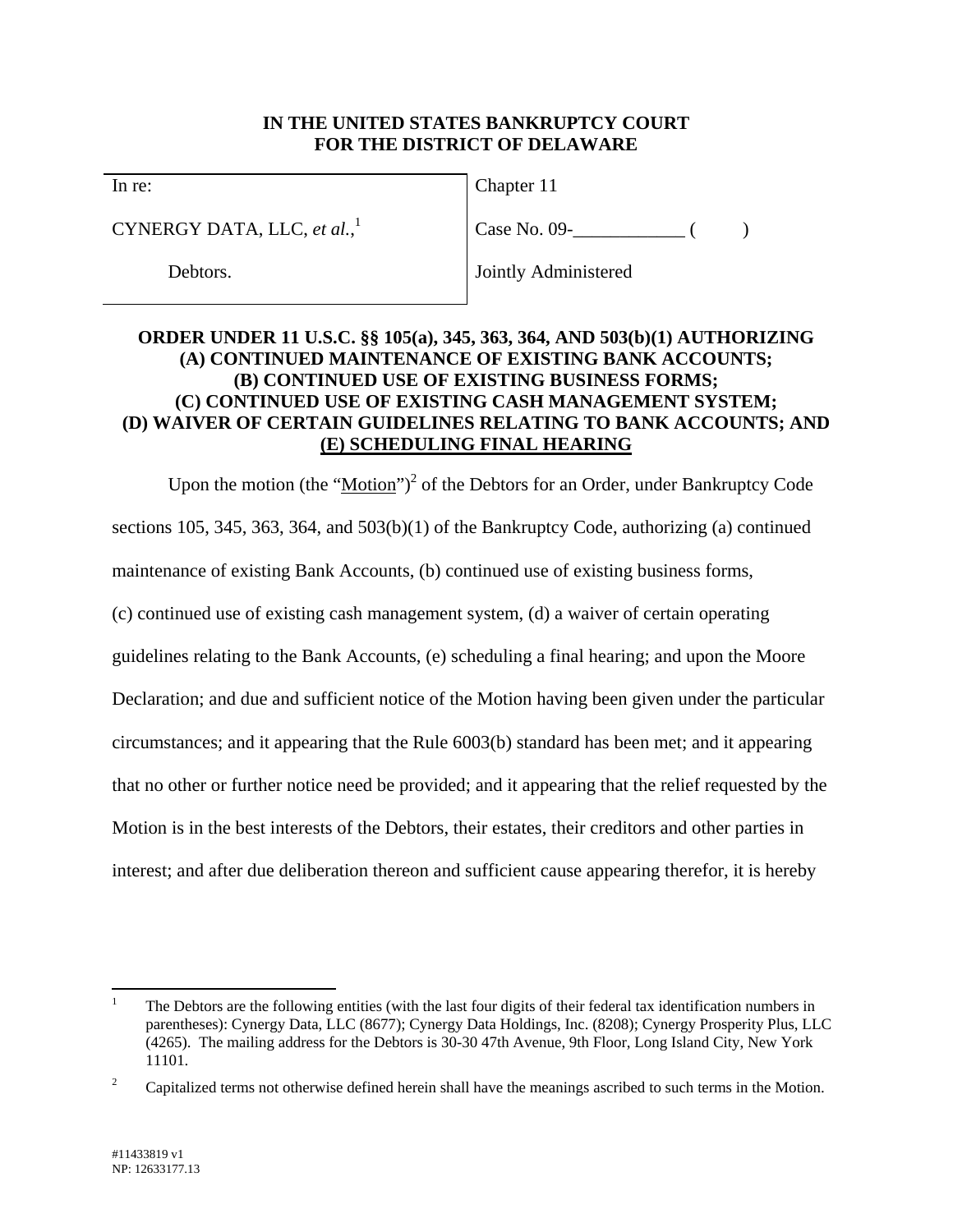#### ORDERED, ADJUDGED AND DECREED that:

1. The Motion is GRANTED as set forth in this Order.

#### **II. MAINTENANCE OF BANK ACCOUNTS.**

2. Under sections 105 and 363 of the Bankruptcy Code, the Debtors, in their sole discretion, are authorized, but not directed, to (a) designate, maintain and continue to use any and all of their respective Bank Accounts in existence as of the Petition Date, with the same account numbers, including, without limitation, the accounts identified in Exhibit A annexed hereto; (b) if necessary, open new accounts and give the U.S. Trustee prompt notice of each such newly opened account, wherever they are needed, whether or not such banks are designated depositories in the District of Delaware; provided, however, that any new bank account shall be with a bank that is insured by the FDIC or FSLIC and organized under the laws of the United States of America or any state therein and shall be designated a "debtor-in-possession" or "DIP" account by the respective bank; (c) treat the Bank Accounts and any such newly opened accounts for all purposes as accounts of the Debtors in their capacity as debtors-in-possession and (d) to pay their tax obligations out of their existing Bank Accounts rather than opening new Bank Accounts solely for tax payments.

#### **III. USE OF BUSINESS FORMS.**

3. The Debtors are authorized to continue to use their existing business forms and checks without alteration or change and without the designation "Debtor In Possession" or a "debtor in possession case number" imprinted upon them provided, however, in the event that the Debtors need to purchase new check stock or any other business forms during the pendency of these chapter 11 cases, such check stock or other business forms will include a legend referring to the Debtors as "Debtor-in-Possession" or "DIP".

-- 2 --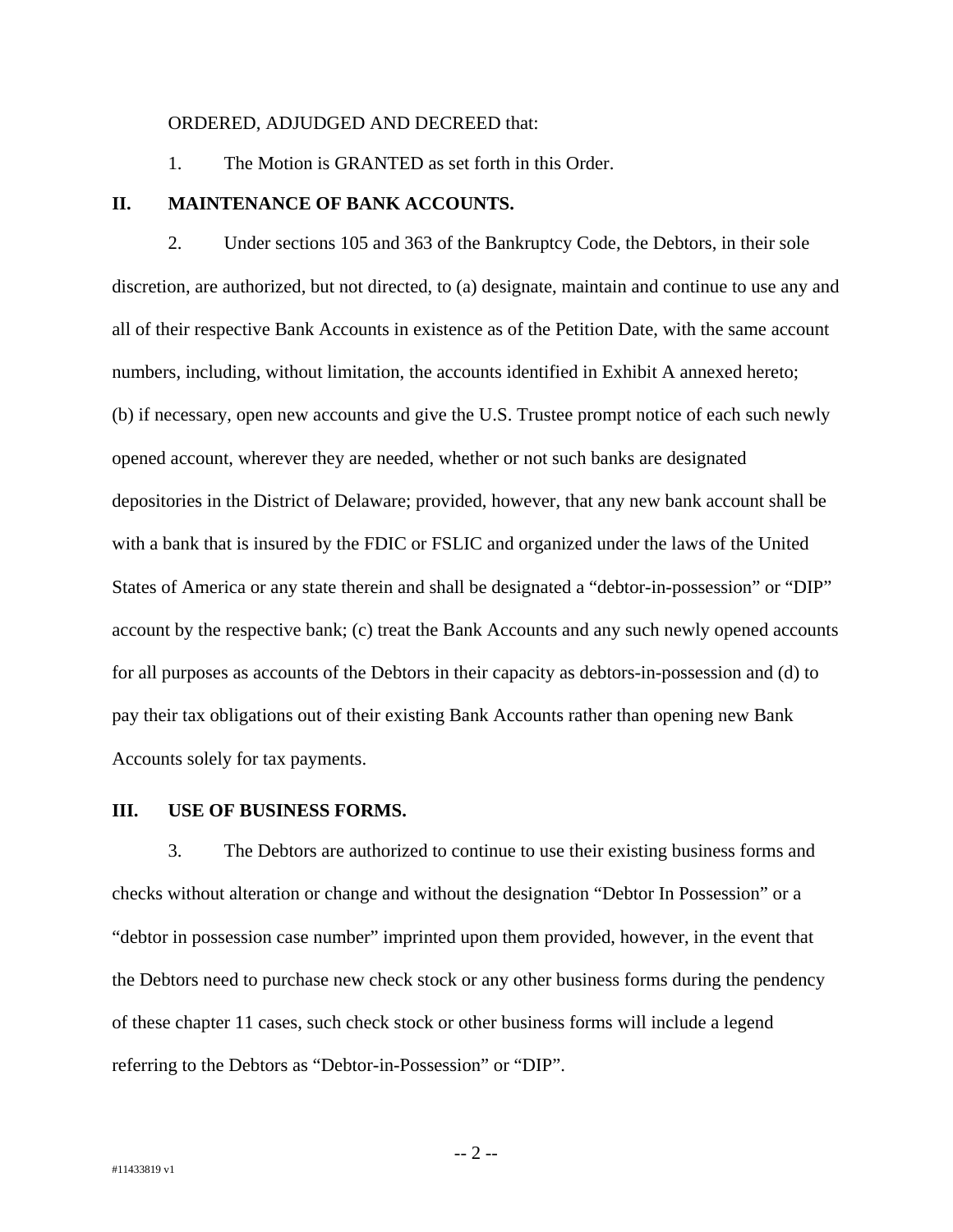### **IV. CASH MANAGEMENT SYSTEM.**

4. The Debtors are authorized to continue to use their existing cash management system, and shall maintain through the use thereof detailed records reflecting all transfers of funds under the terms and conditions provided for by the existing agreements with the institutions participating in the Debtors' cash management system, except as modified by this Order. In connection with the ongoing utilization of the cash management systems, the Debtors shall continue to maintain records with respect to all transfers of cash so that all transactions may be readily ascertained, traced and recorded properly on the applicable accounts.

5. The Debtors are authorized, in connection with maintaining their cash management system, to continue to satisfy, postpetition, the Operating Obligations, including any of those obligations that arose prepetition.

6. Debtors are authorized to perform all of their obligations under the Prepetition Harris Documents, and Harris shall perform all of its obligations under the Prepetition Harris Documents (provided, that Debtors and their Merchants are in compliance with their respective obligations thereunder.)

7. After the Petition Date, and subject to the terms of this Order, all Banks at which the Bank Accounts are maintained are authorized and directed to continue to administer the Bank Accounts as such accounts were maintained prepetition, without interruption and in the usual and ordinary course, and to pay any and all checks, wire transfers, ACH transfers, electronic fund transfers or other items presented, issued or drawn on the Bank Accounts on account of a claim arising on or after the Petition Date, so long as sufficient funds are in the Bank Accounts.

8. Except as expressly authorized hereby, the Banks shall be restrained from honoring any check, draft, wire or ACH Transfer presented, issued or drawn on the Bank Accounts on account of a prepetition claim unless (a) authorized by an order of this Court,

-- 3 --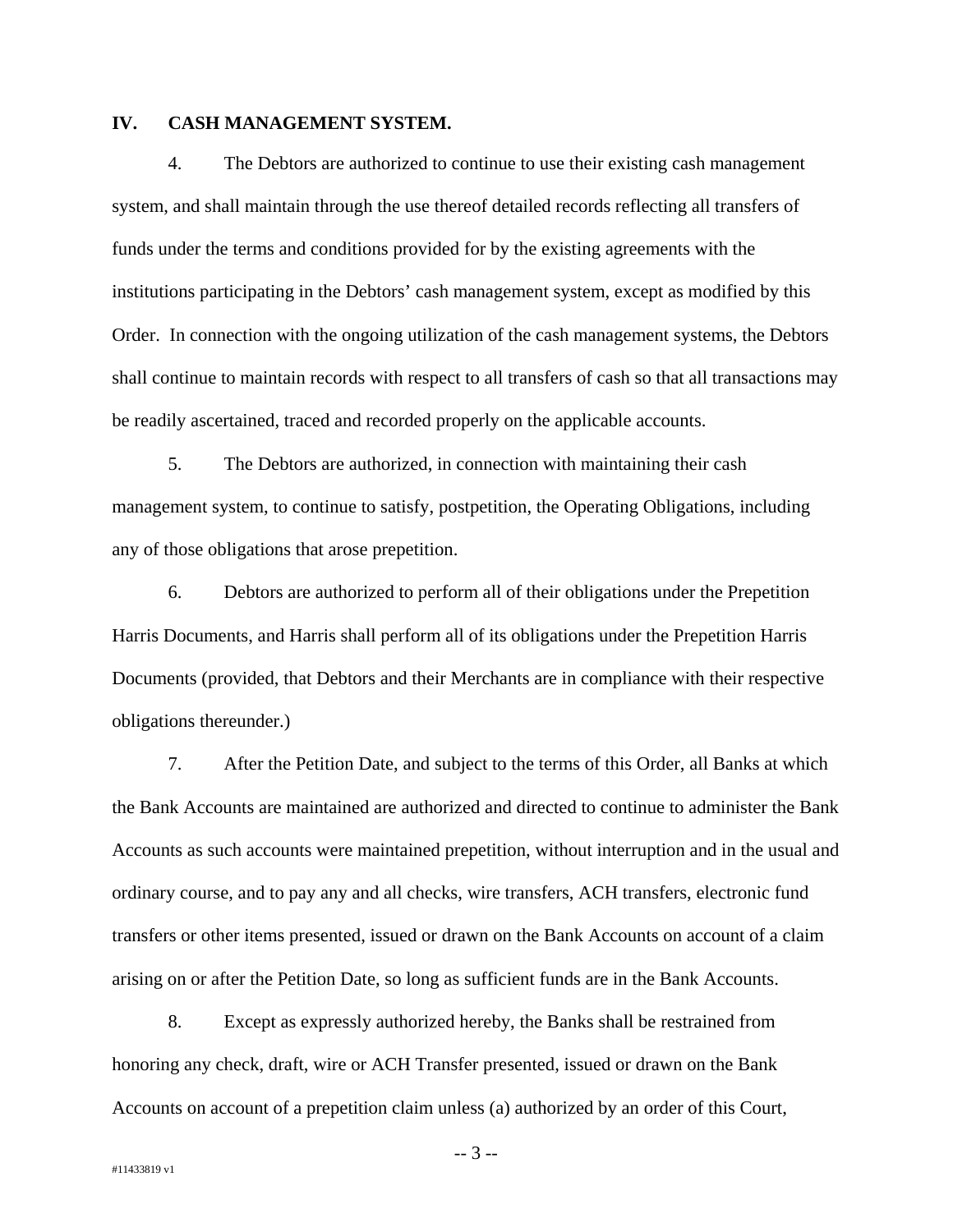(b) not otherwise prohibited by a "stop payment" request received by the Banks from the Debtors and (c) supported by sufficient funds in the Bank Account in question.

9. Subject to the provisions of this Order, the Banks are authorized to accept and honor all representations from the Debtors as to which checks, drafts, wires or ACH transfers should be honored or dishonored consistent with any order(s) of this Court and governing law, whether such checks, drafts, wires or ACH transfers are dated prior to, on or subsequent to the Petition Date. To the extent that the Debtors direct that any prepetition checks, drafts, wires or ACH Transfers be dishonored, the Debtors may issue replacement checks, drafts, wires or ACH Transfers to pay the amounts related to such dishonored checks, drafts, wires or ACH Transfers consistent with the orders of this Court.

10. Each Bank that maintains any checking account shall implement reasonable handling procedures designed to effectuate the terms of this Order. No Bank that implements such handling procedures and then honors a prepetition check, draft, wire, ACH transfer (excluding any ACH Transfer that the Banks are obligated to settle) or other item presented, issued or drawn on any Bank Account that is the subject of this Order (a) at the direction of the Debtors to honor such prepetition check, draft, ACH transfer or other item, (b) in good-faith belief that the Court has authorized such prepetition check, draft, wire, ACH transfer or other item to be honored or (c) as a result of an innocent mistake made despite implementation of such handling procedures shall be deemed to be liable to the Debtors or their estates or otherwise in violation of this Order.

11. Nothing contained in this Order shall prevent the Debtors and the Banks from implementing reasonable changes to the Debtors' cash management system, including, but not limited to, the opening of any additional bank accounts or closing of any Bank Account(s) as

-- 4 --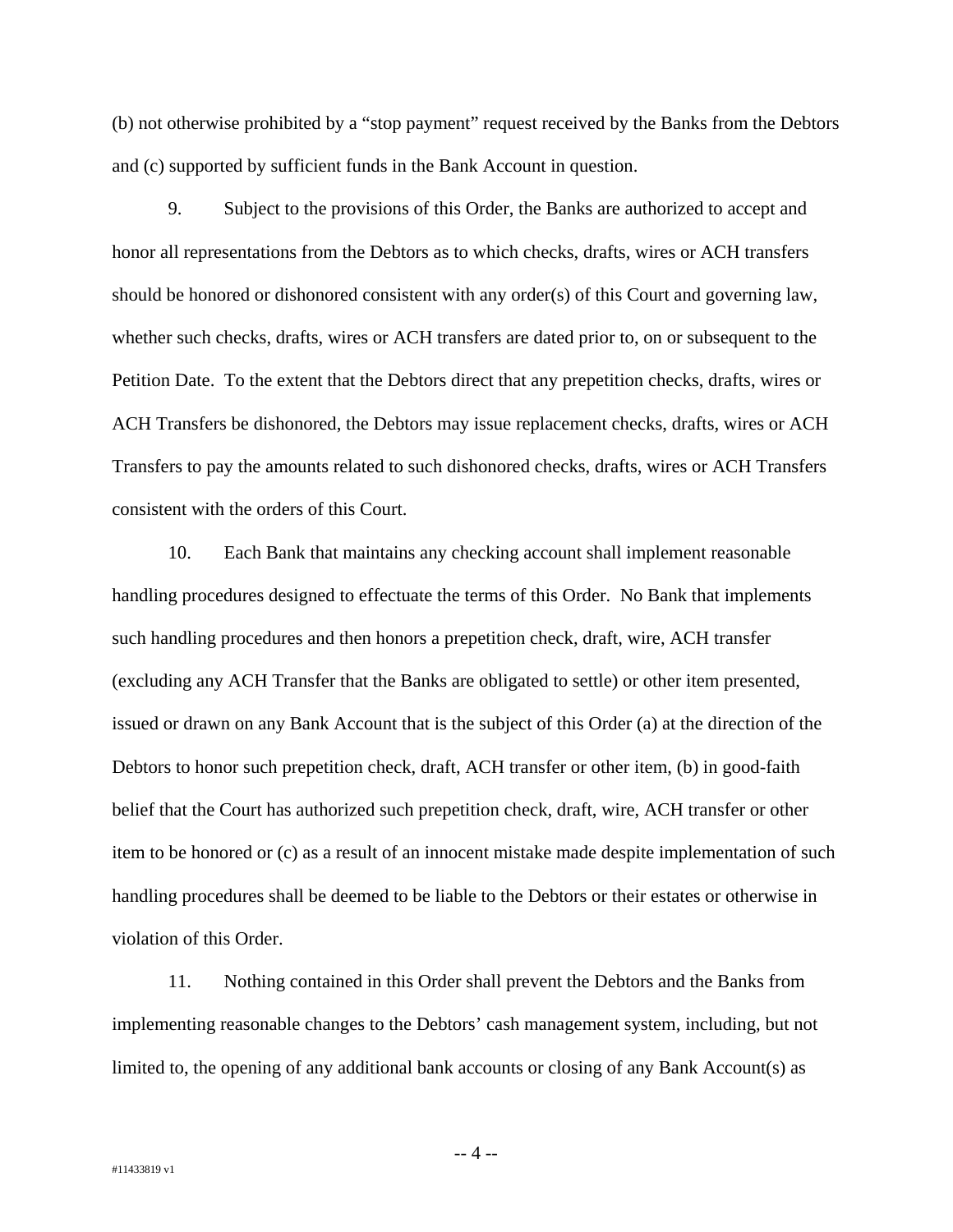they may deem necessary and appropriate, and the Banks are authorized to honor the Debtors' requests to open or close, as the case may be, such Bank Accounts; provided, however, that any new account shall be with a Bank that is insured by the FDIC or the FSLIC and organized under the laws of the United States of America or any state therein and shall be designated a "debtorin-possession" or "DIP" account by the respective Bank.

#### **V. INVESTMENT GUIDELINES.**

12. The Debtors are authorized to deposit and invest funds in accordance with the Investment Guidelines (as they may be modified by the requirements of any order of the Court approving the proposed postpetition financing), notwithstanding that the Investment Guidelines may not strictly comply in all respects with the investment guidelines expressly set forth in section 345 of the Bankruptcy Code. The Debtors' Banks are authorized and directed to accept and hold funds, at the Debtors' direction, in accordance with the Investment Guidelines.

13. The Debtors are hereby authorized to take such actions and execute such documents as may be required to carry out the intent and purpose of this Order.

14. Notwithstanding Bankruptcy Rule 6004(h), this Order shall be effective and enforceable immediately upon entry hereof.

15. Any objection to the relief requested in the Motion on a permanent basis must (a) be filed in writing with the Court, at 824 North Market Street,  $3<sup>rd</sup>$  Floor, Wilmington, Delaware 19801 by 4:00 p.m. (Eastern time) on the date that is 15 days after the entry of this Order (the "Objection Deadline") and (b) served so as to be actually received by the following parties by the Objection Deadline: (i) the U.S. Trustee, 844 King Street, Suite 2207, Lockbox 35, Wilmington, Delaware 19801, (Attn: Mark Kenney, Esq.), (ii) proposed counsel to the Debtors, Nixon Peabody LLP, 437 Madison Avenue, New York, New York 10022 (Attn: Dennis

-- 5 --